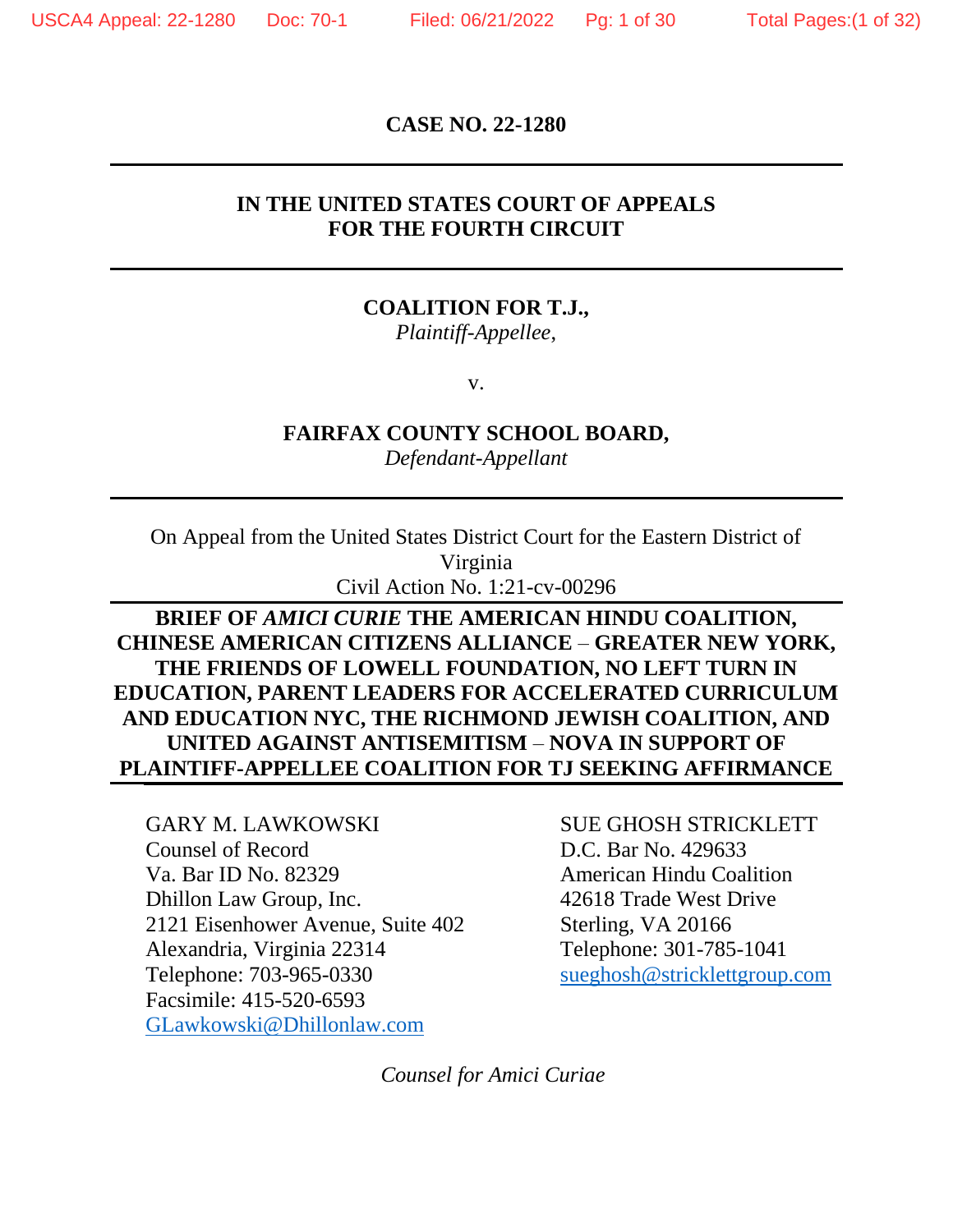# **TABLE OF CONTENTS**

| I.              | The Board's Changes to TJ's Admissions Criteria Disregard the                                                                  |  |
|-----------------|--------------------------------------------------------------------------------------------------------------------------------|--|
| II.             |                                                                                                                                |  |
| A.              | The Impact of the New Admissions Policy Bears More Heavily on                                                                  |  |
|                 | i.<br>Admissions Data Shows that the New Admissions Policy Has a                                                               |  |
|                 | ii.<br>Asians Students are Differently Situated Based on Their<br>Distribution in Fairfax County Public Middle Schools17       |  |
| <b>B.</b>       | The Historical Background and the Administrative History of the<br>Admissions Change Evinces an Intent to Engineer a Preferred |  |
| $\mathcal{C}$ . | The Board Departed from Its Normal Procedures to Exclude Parents                                                               |  |
|                 |                                                                                                                                |  |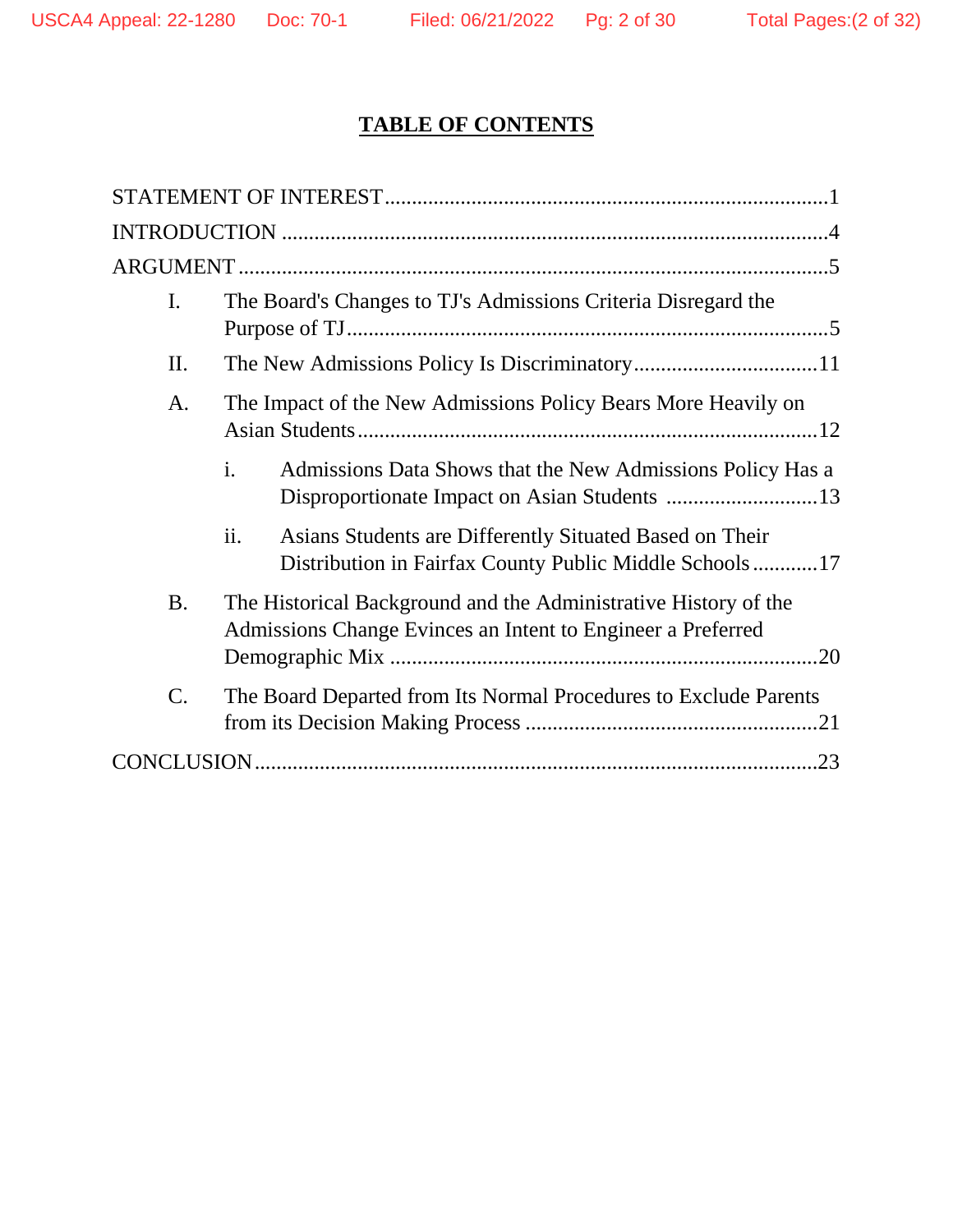# **TABLE OF AUTHORITIES**

## **Cases**

| Coal. for T.J. v. Fairfax Cnty. Sch. Bd.,                                    |
|------------------------------------------------------------------------------|
|                                                                              |
| Coal. for TJ v. Fairfax Cnty. Sch. Bd.,                                      |
| No. 1:21-cv-00296-CMH-JFA, 2021 WL 5755685 (E.D. Va. Aug. 26, 2021)17        |
| Coal. for TJ v. Fairfax Cnty. Sch. Bd.,                                      |
|                                                                              |
| Coal. for TJ v. Fairfax Cnty. Sch. Bd.,                                      |
|                                                                              |
| Pierce v. Soc'y of Sisters,                                                  |
|                                                                              |
| Texas Dep't of Hous. and Cmty. Affairs v. Inclusive Cmtys. Project, Inc.,    |
|                                                                              |
| Vill. of Arlington Heights v. Metro. Hous. Dev. Corp.,                       |
|                                                                              |
| Washington v. Davis,                                                         |
|                                                                              |
| <b>Statutes</b>                                                              |
|                                                                              |
|                                                                              |
|                                                                              |
| <b>Other Authorities</b>                                                     |
| Academic-Year Governor's Schools, Va. Dep't of Educ. (Accessed May 26, 2022) |

.................................................................................................................................6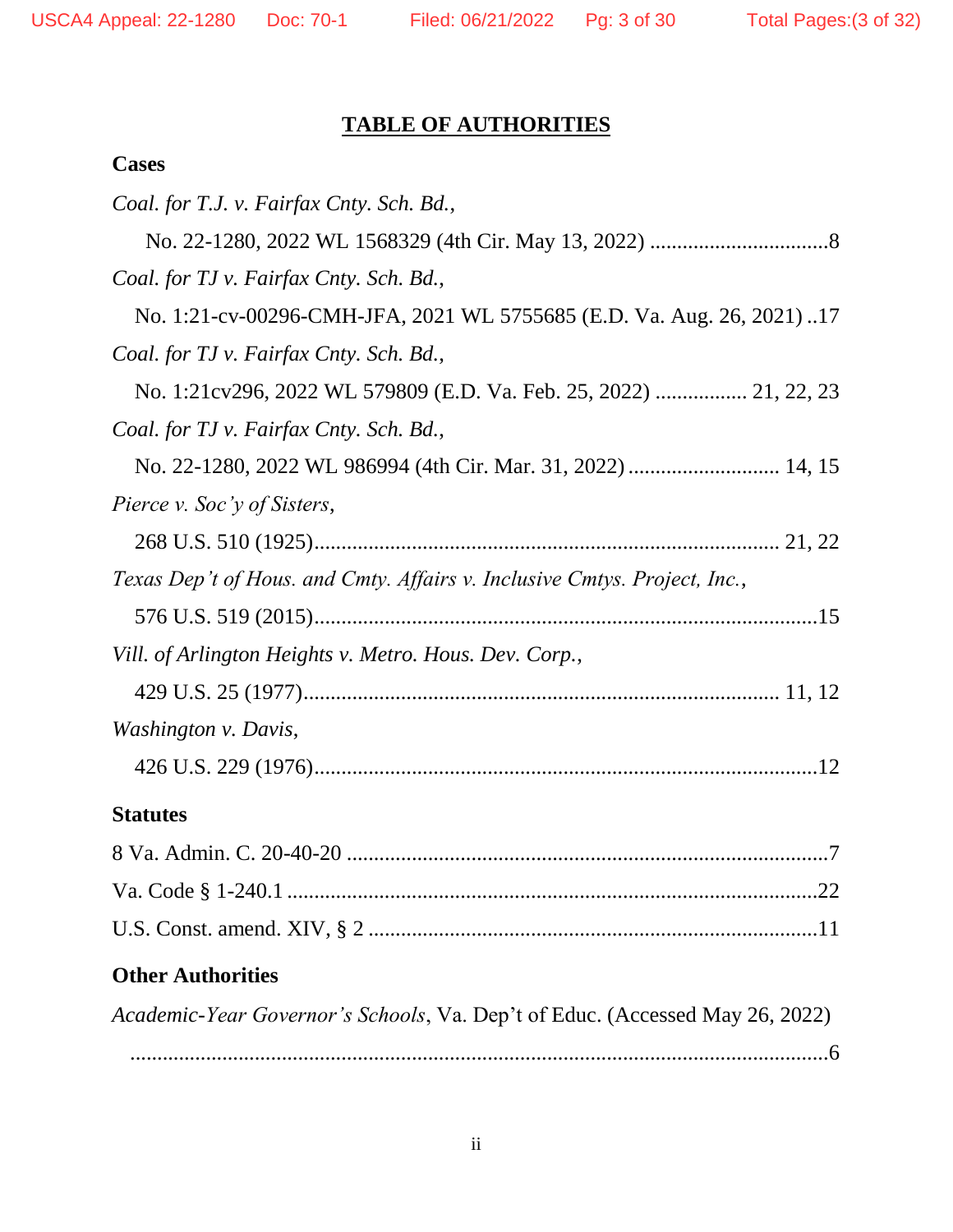| Emma Brown, Jefferson H.S., Fairfax Schools Shut Out Blacks and Latinos,       |
|--------------------------------------------------------------------------------|
|                                                                                |
| FCPS Offers Admission to TJHSST to 490 Students, Fairfax Cnty. Pub. Schs. (May |
|                                                                                |
| FCPS' Thomas Jefferson High School for Science and Technology Offers           |
| Admission to 483 Students, Fairfax Cnty. Pub. Schs. (Apr. 8, 2016)13           |
| FCPS' TJHSST Offers Admission to 494 Students, Fairfax Cnty. Pub. Schs. (May   |
|                                                                                |
|                                                                                |
| Governor's School Programs, Va. Dep't of Educ. (Accessed May 26, 2022) 6       |
| Hannah Natanson, Fairfax Releases Demographic Data on Thomas Jefferson         |
|                                                                                |
| Hannah Natanson, How Should a Primier Magnet School Boost Black and Latino     |
| Enrollment? A Suggested Lottery Spurs Fierce Debate, Wash. Post (Oct. 3,       |
|                                                                                |
| Mission Statement, Thomas Jefferson High Sch. for Sci. and Tech. (Accessed May |
|                                                                                |
| Nathan Heller, What Happens When An Élite Public School Becomes Open to All?,  |
|                                                                                |
| Opinion: Virginia Made a Mistake by Easing its Academic Standards, Wash. Post  |
|                                                                                |
| Our Commitment to Virginians: High Expectations and Excellence for All         |
|                                                                                |
| School Profile: Carson Middle School Demographics, Fairfax Cnty. Pub. Schs.    |
|                                                                                |
| School Profile: Thomas Jefferson High School for Science and Technology 2021-  |
|                                                                                |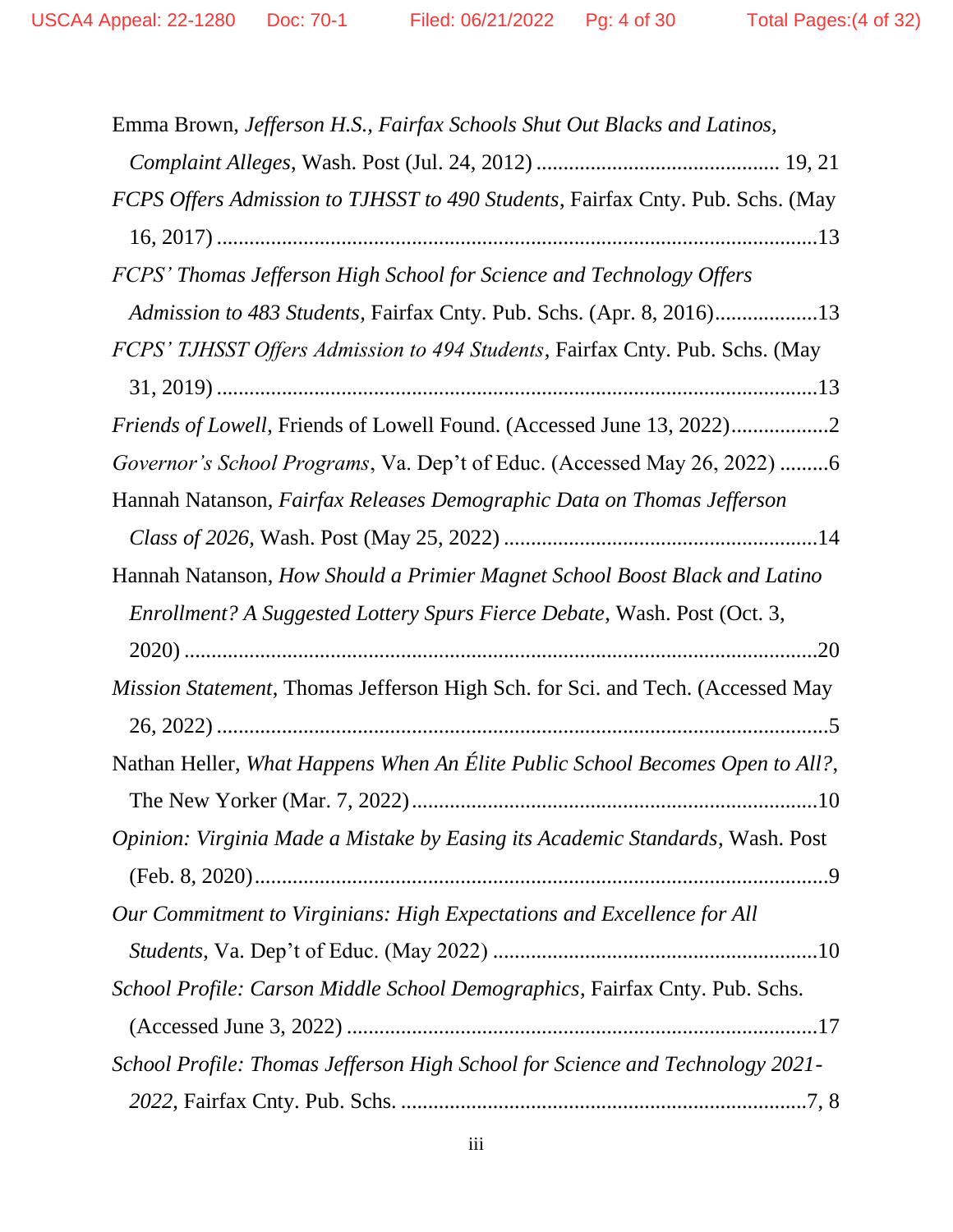| School Profile: Whitman Middle School Demographics, Fairfax Cnty. Pub. Schs.            |
|-----------------------------------------------------------------------------------------|
|                                                                                         |
| See Mission, Goals & Objectives, No Left Turn in Education (2021) 3                     |
| SOL Test Pass Rates & Other Results, Va. Dep't of Educ. (Accessed June 3, 2022)         |
|                                                                                         |
| TJHSST Offers Admission to 485 Students for the Class of 2022, Fairfax Cnty. Pub.       |
|                                                                                         |
| <i>TJHSST Offers Admission to 486 Students, Fairfax Cnty. Pub. Schs. (June 1, 2020)</i> |
|                                                                                         |
| <b>TJHSST Offers Admission to 550 Students; Broadens Access to Students Who Have</b>    |
| an Aptitude for STEM, Fairfax Cnty. Pub. Schs. (June 23, 2021)13                        |
|                                                                                         |

# **Rules**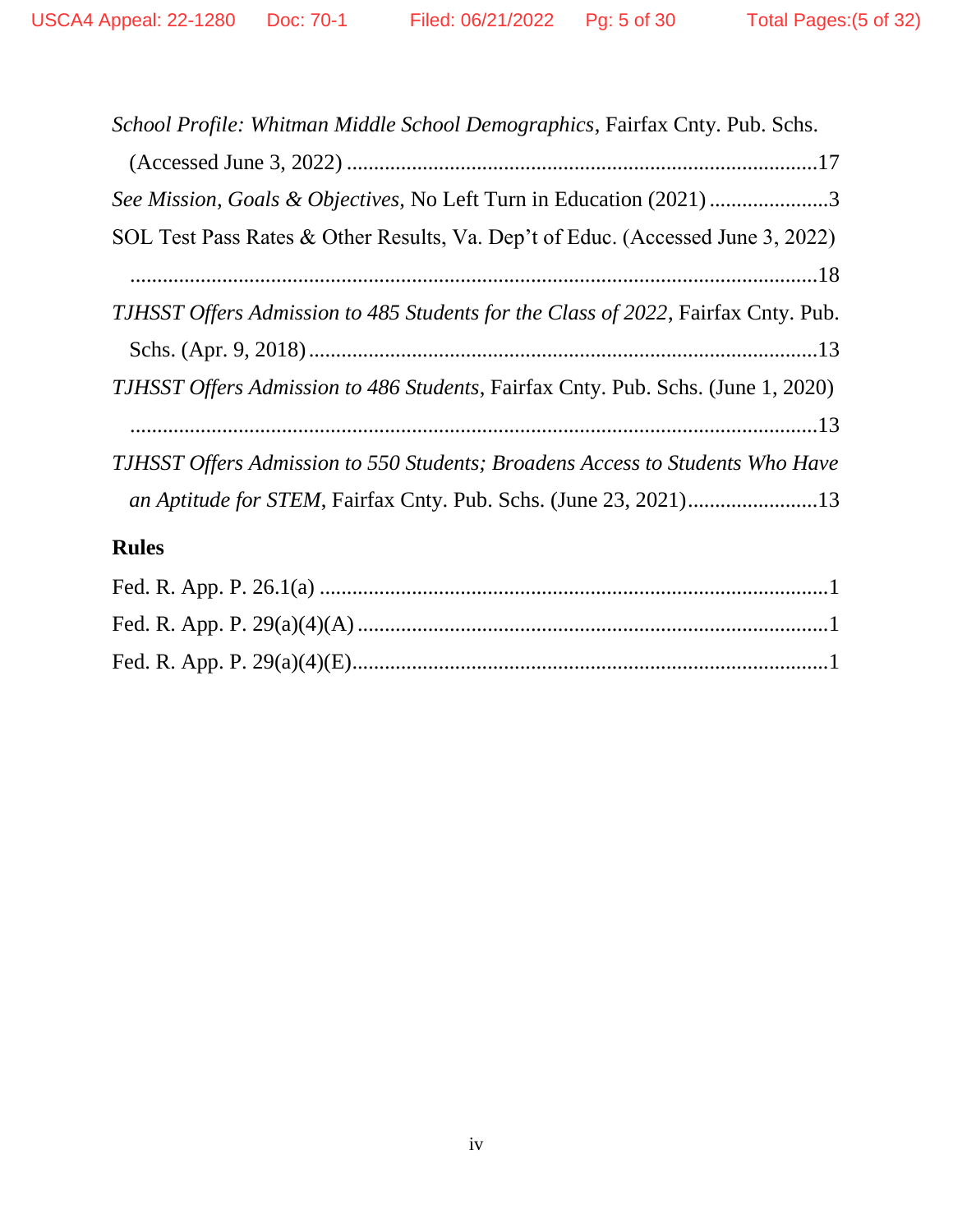$\overline{\phantom{a}}$ 

#### **STATEMENT OF INTEREST<sup>1</sup>**

*Amicus curiae* are a collection of groups that represent parents within Fairfax County and around the country and have an interest in ensuring highquality education based on merit that does not discriminate against students based on their racial, ethnic, or religious background.

The American Hindu Coalition is an apolitical national nonprofit organization that promotes the civil rights of American Hindus and Americans who subscribe to Hindu Enlightenment Principles, particularly in education and education activities. The American Hindu Coalition has a significant Virginia Chapter, with members and constituents who have children currently enrolled in Fairfax County elementary and middle schools who are aspirants for admission to Thomas Jefferson High School for Science and Technology in future admission cycles and are concerned about the impact of the Fairfax County School Board's admissions changes.

 $<sup>1</sup>$  No party's counsel authored this brief in whole or in part. No party's counsel or</sup> party contributed money that was intended to fund preparing or submitting this brief. No person other than *amicus curiae*, its members, or its counsel contributed money that was intended to fund preparing or submitting this brief. *See* Fed. R. App. P. 29(a)(4)(E). There is no parent corporation or publicly held corporation that owns 10% or more of stock of any *amicus curiae* described below. *See* Fed. R. App. P.  $26.1(a)$ ;  $29(a)(4)(A)$ . The parties have consented to the filing of this brief. *See* Joint Notice of Consent to File Brief of Amicus Curiae (Docket No. 40) (May 10, 2022).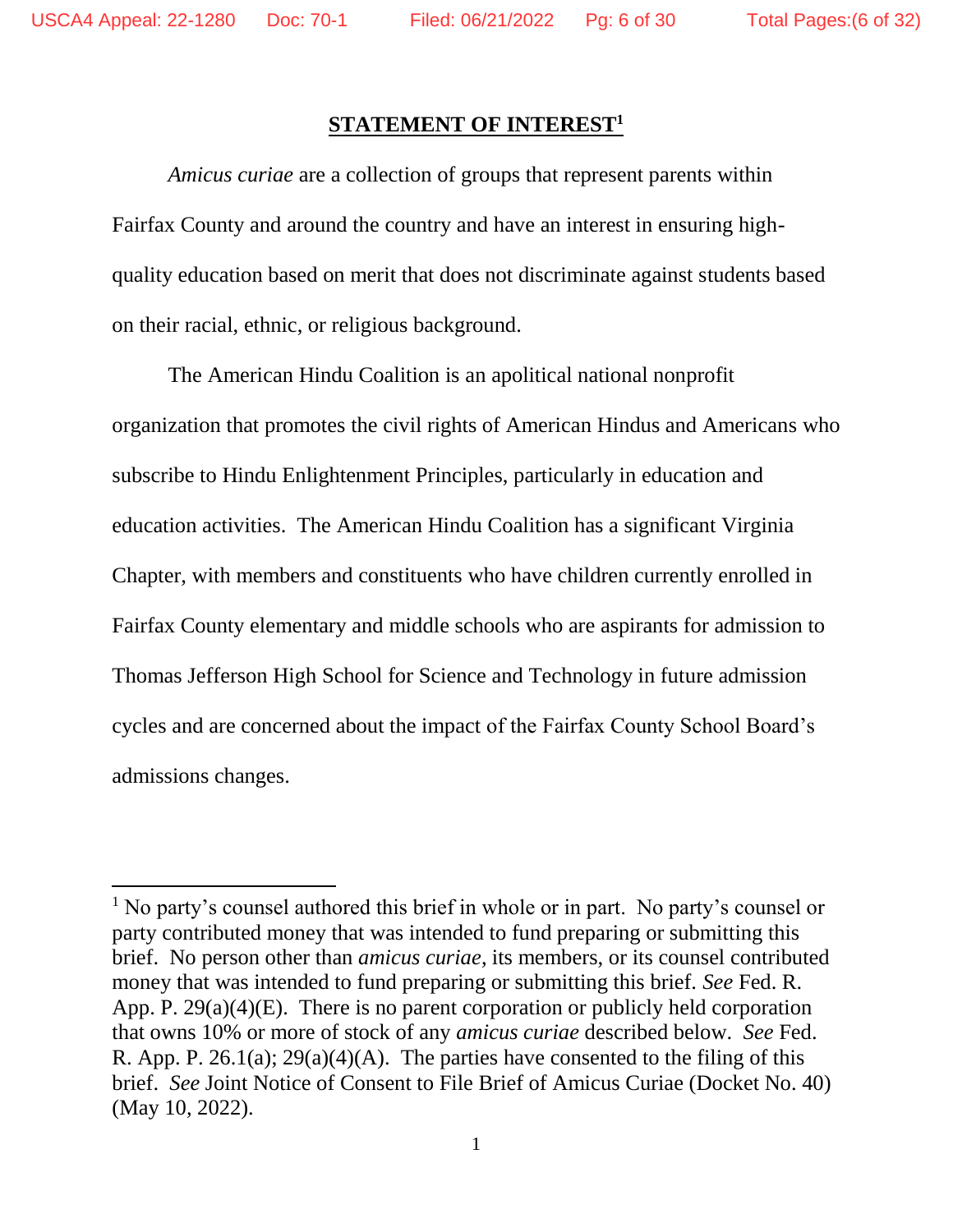The Chinese American Citizens Alliance - Greater New York (CACAGNY) is a chapter of the Chinese American Citizens Alliance, the oldest Asian American advocacy group in the country. CACAGNY's mission is to empower Chinese Americans, as citizens of the United States of America, by advocating for Chinese-American interests based on the principles of fairness and equal opportunity, and guided by the ideals of patriotism, civility, dedication to family and culture, and the highest ethical and moral standards.

The Friends of Lowell Foundation ("FOLF") is a non-profit organization based in San Francisco. FOLF was founded in 2021 to advocate for and protect academic merit-based education and high academic standards in public education in San Francisco. FOLF's membership consists of alumni, students, parents, and community supporters of Lowell High School in San Francisco. Lowell is the oldest public high school west of the Mississippi, and renowned since 1856 for an academic merit-based admissions program and curriculum that has provided generations of immigrant and socioeconomically disadvantaged students with a path to the American Dream. *See Friends of Lowell*, Friends of Lowell Found. (Accessed June 13, 2022), [https://www.friendsoflowell.org/.](https://www.friendsoflowell.org/)

No Left Turn in Education is a national non-profit organization dedicated to reviving objective thinking in education by educating, empowering, and engaging students, parents, and members of the community. No Left Turn in Education is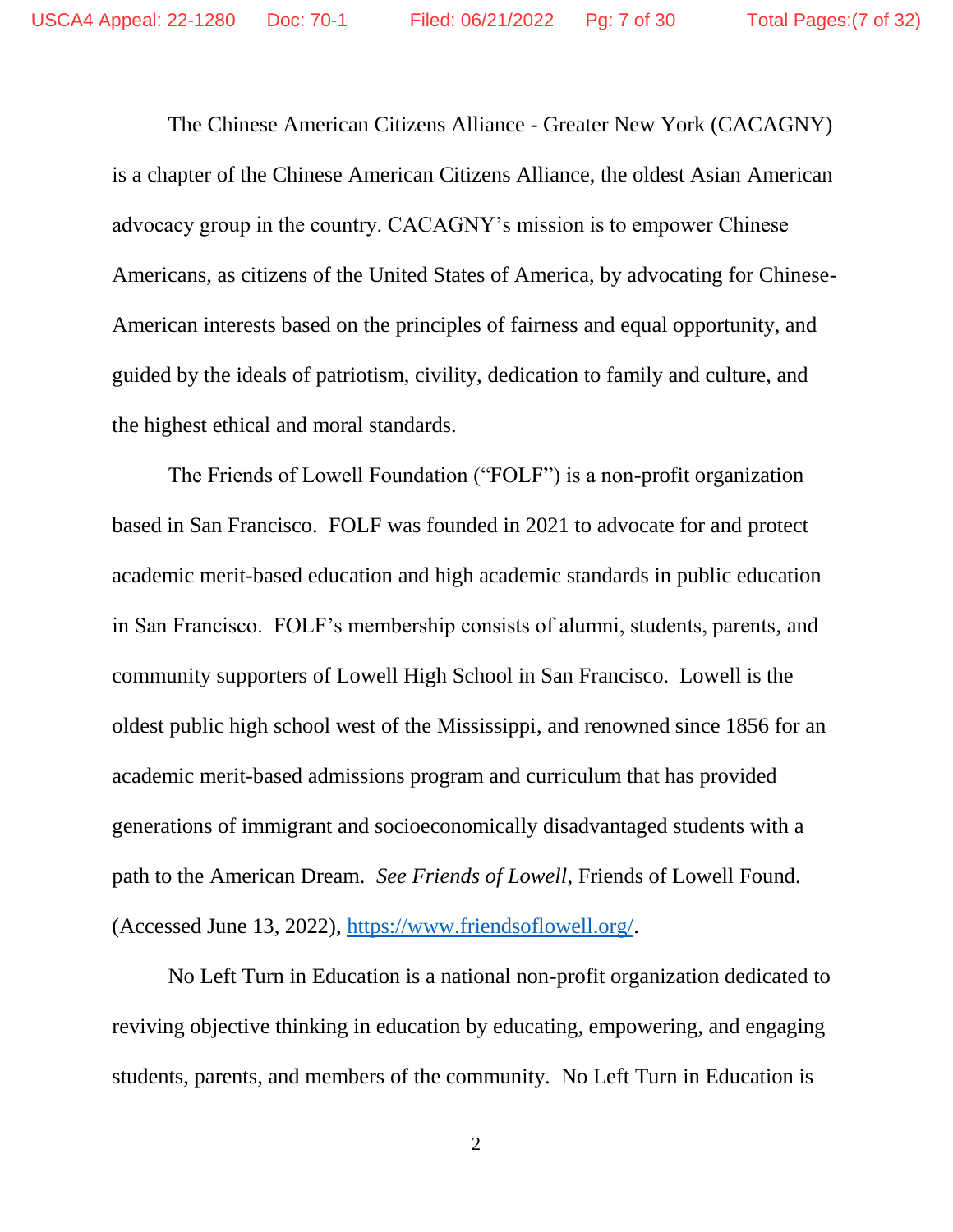particularly focused on emphasizing the role of parents as the primary custodian for their own children and seeks a future of education where every individual can pursue excellence. *See Mission, Goals & Objectives,* No Left Turn in Education (2021), [https://www.noleftturn.us/mission-goals-objectives/.](https://www.noleftturn.us/mission-goals-objectives/)

Parent Leaders for Accelerated Curriculum and Education NYC ("PLACE-NYC") is an organization based in New York City with a mission to advocate for challenging and rigorous education for every public school student, and access and opportunity for all to achieve their full potential.

The Richmond Jewish Coalition is an organization of Jews promoting solutions grounded in America's founding principles: ordered liberty in a civil society predicated on the rule of law, a free market, and equal opportunity for all. The Richmond Jewish Coalition strongly believes a public that understands and embraces these concepts will never stifle debate and will diminish acts of antisemitism and other manifestations of hatred. The Richmond Jewish Coalition believes in the innate moral compass of people to do the right thing for their families and communities when they are informed and encouraged to engage.

United Against Antisemitism – Northern Virginia (UAA-NOVA) is an organization of Jews and their allies who are committed to fighting antisemitism in all its forms. UAA-NOVA is committed to the principles of liberalism, especially freedom of thought and conscience, as well as equality of opportunity, as Jewish

3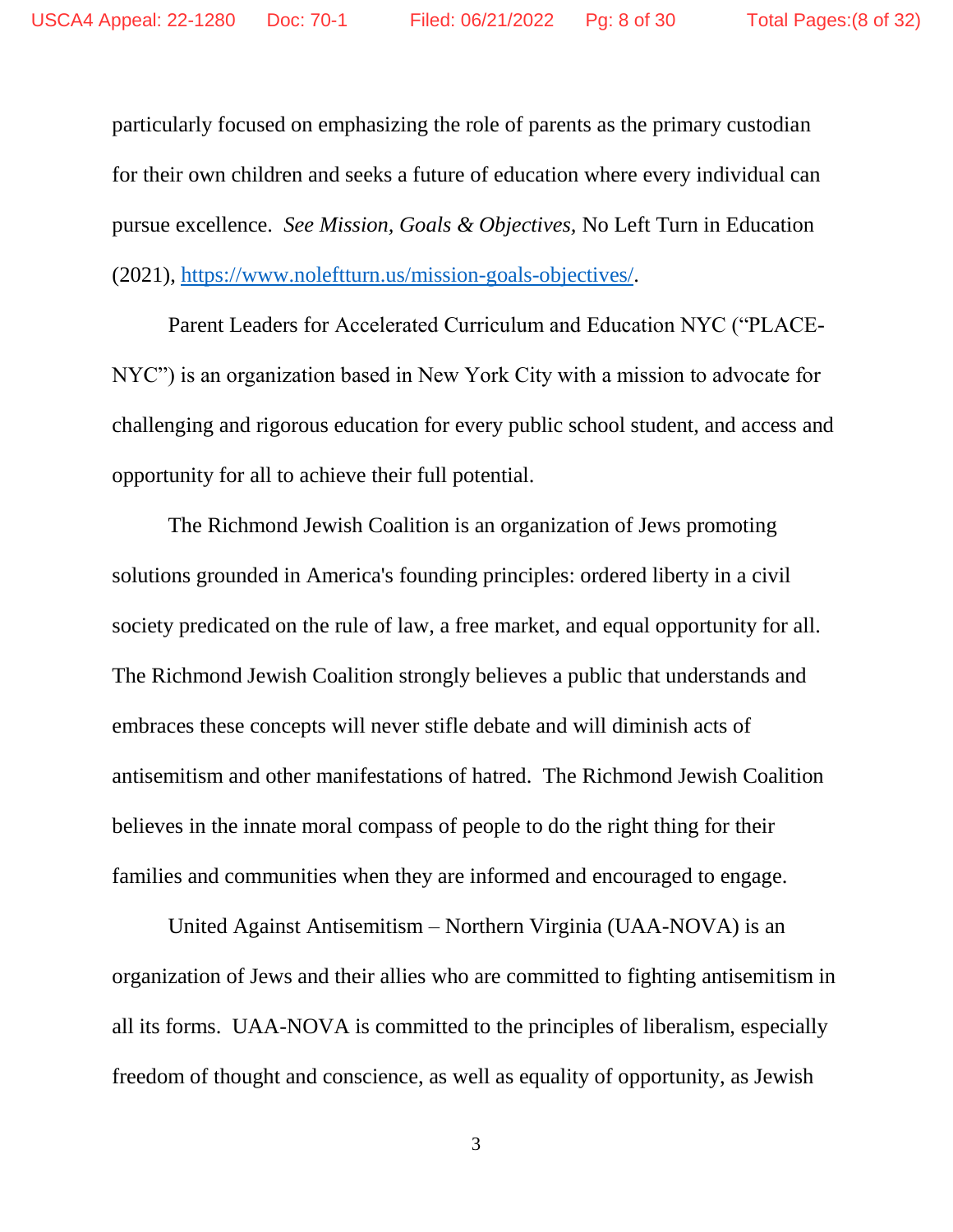communities and other minorities have always flourished in societies where these values are upheld. UAA-NOVA is particularly committed to engaging with K-12 schools to ensure teachers are properly trained on issues related to antisemitism, Jewish history, and the Holocaust and that Jewish students are educated in schools free from incidences of antisemitism.

#### **INTRODUCTION**

America is a land where we do not cut down the tall poppies; instead, we nurture them and let them grow into their full potential. The beckoning light of what John Winthrop called "a city upon a hill" shines brightest when it advertises the American dream, a vision where each person has an equal opportunity to pursue happiness to the best of their abilities, unencumbered by the racial, ethnic, religious, or class prejudices that afflict much of the world. As a nation, and as a school district, America and Fairfax County have never fully lived up to this promise. But it remains an aspirational goal: a place where you can strive to be the best version of yourself, where you will be judged primarily on merit.

Finding ways to improve educational opportunities for people who may have been historically underserved or overlooked is a laudable goal. But the solution cannot be to enhance equality by leveling down or by deliberately holding students back from reaching their potential based on their race or ethnic origin.

4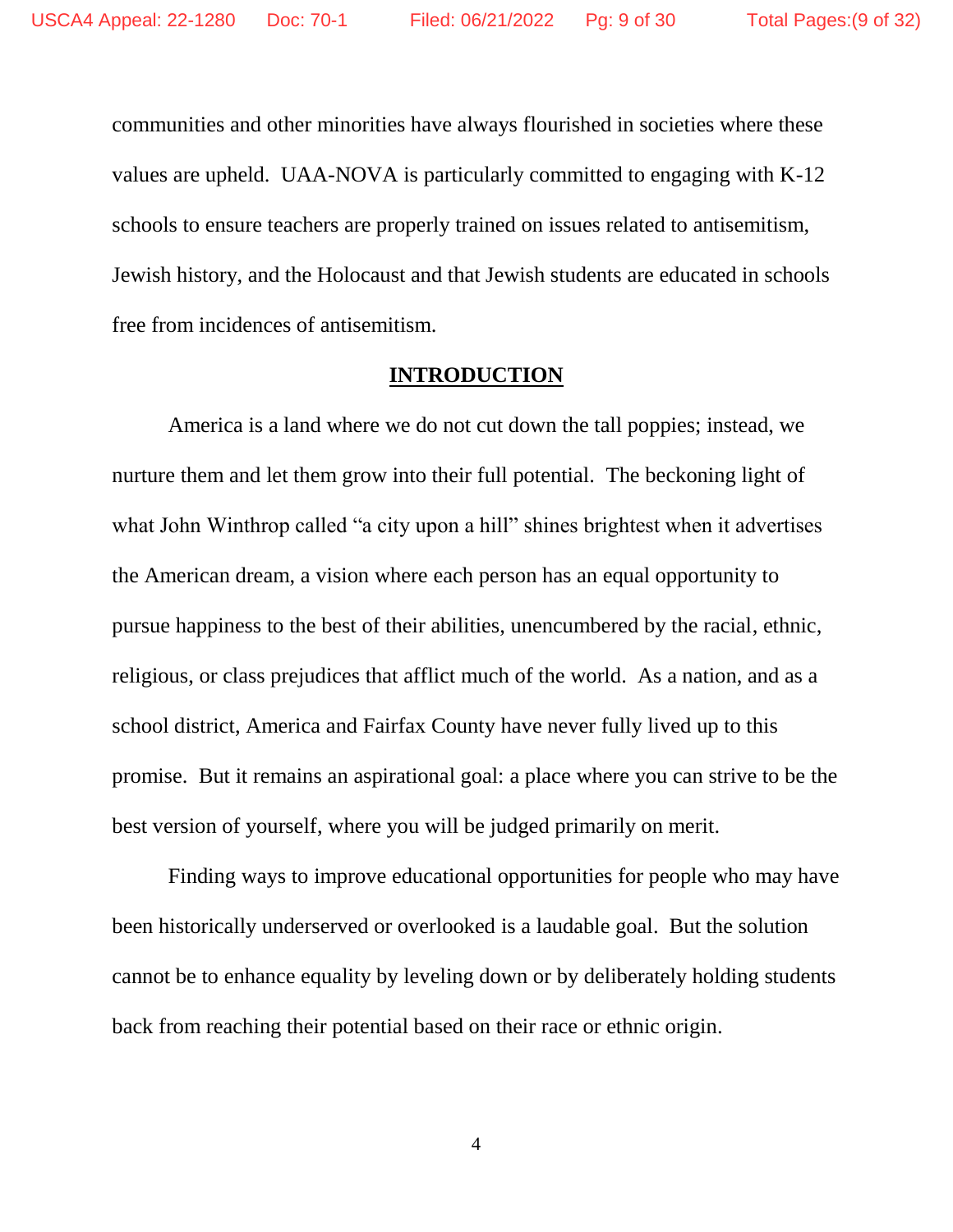This is unfortunately what is happening with the Fairfax County School Board's (the "Board's") changes to the admissions procedures for Thomas Jefferson High School for Science and Technology ("TJ"). The Board's changes disregard the mission of TJ, along with its history of excellence, and depart from the cherished ideals of equality of opportunity. As the district court found, despite being formally neutral, the Board's changes are deliberately intended to achieve a preferred racial balance at the expense of high performing students, particularly high performing Asian students. As such, these changes violate the equal protection rights guaranteed to these students by the Fourteenth Amendment.

#### **ARGUMENT**

## **I. The Board's Changes to TJ's Admissions Criteria Disregard the Mission of TJ**

The mission of TJ is to provide a unique learning environment for students who are academically gifted in areas of science, technology, engineering, or math, and who are otherwise academically underserved by their respective base schools. To wit, on its website, TJ defines its mission as follows: "The mission of Thomas Jefferson High School for Science and Technology is to provide students with a challenging learning environment focused on math, science, and technology." *Mission Statement*, Thomas Jefferson High Sch. for Sci. and Tech. (Accessed May 26, 2022), [https://tjhsst.fcps.edu/about.](https://tjhsst.fcps.edu/about)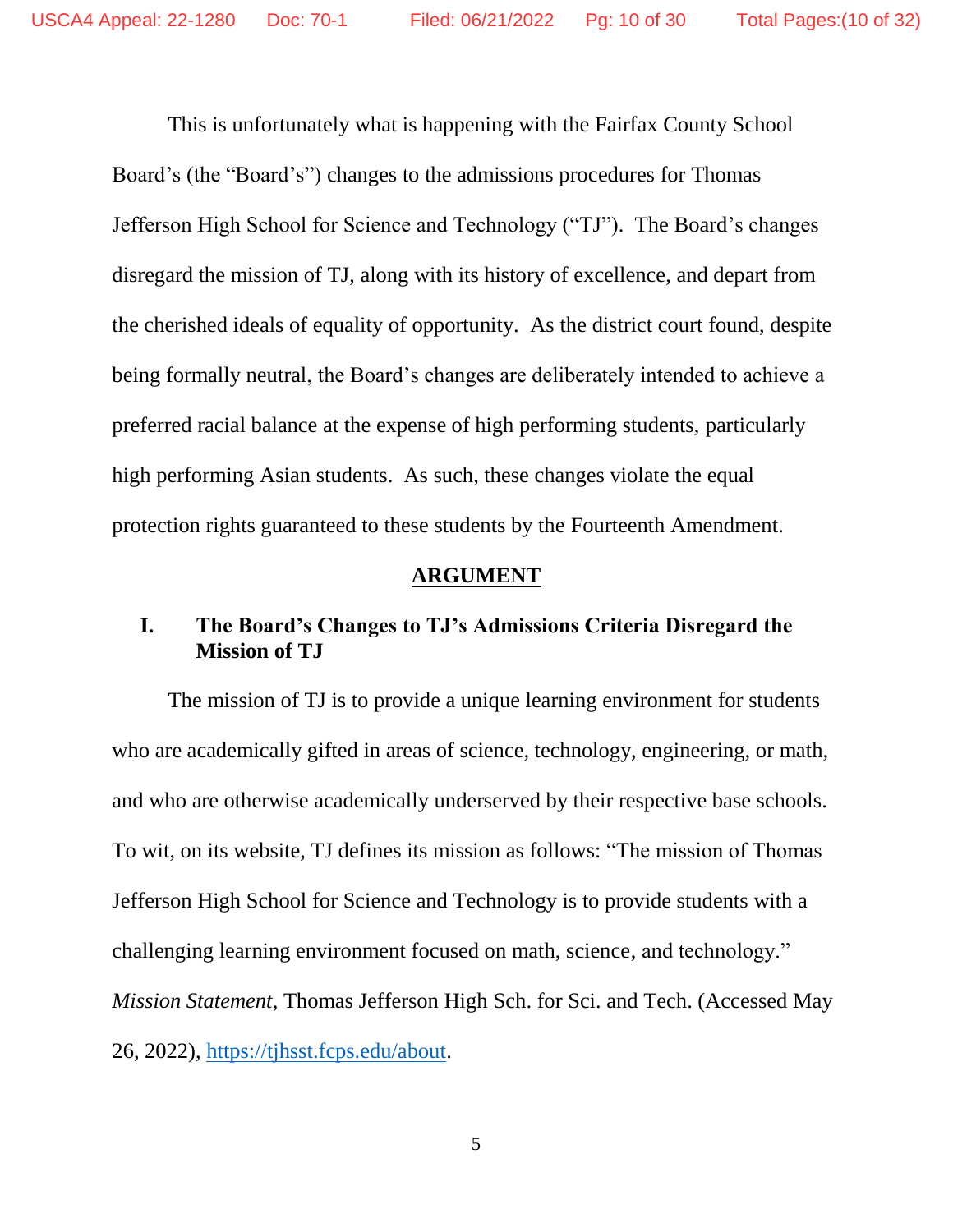TJ is an academic-year Governor's School. *Academic-Year Governor's Schools*, Va. Dep't of Educ. (Accessed May 26, 2022),

[https://www.doe.virginia.gov/instruction/governors\\_school\\_programs/academic\\_y](https://www.doe.virginia.gov/instruction/governors_school_programs/academic_year/index.shtml#tj) [ear/index.shtml#tj.](https://www.doe.virginia.gov/instruction/governors_school_programs/academic_year/index.shtml#tj) Governor's Schools in Virginia are "designed to assist divisions as they meet the needs of a small population of students whose learning levels are remarkably different from their age-level peers," with a foundation "center[ed] on best practices in the field of gifted education and the presentation of advanced content to able learners." *Governor's School Programs*, Va. Dep't of Educ. (Accessed May 26, 2022),

[https://www.doe.virginia.gov/instruction/governors\\_school\\_programs.](https://www.doe.virginia.gov/instruction/governors_school_programs/index.shtml#:~:text=The%20Governor%27s%20School%20programs%20are%20administered%20by%20the,direct%20responsibility%20for%20the%20logistics%20of%20the%20program) In order to achieve these purposes, "[e]ach program stresses non-traditional teaching and learning techniques," such as "small-group instruction, hands-on-experiences, research, field studies, or realistic or artistic productions," which "are major elements in the institutional design at all [Governor's] schools." *Id*.

As the Virginia Department of Education notes, "[t]he 'Regulations Governing Educational Services for Gifted Students' mandate differentiated instructional opportunities for gifted students in grades K-12 in Virginia, and the Virginia's Academic-Year Governor's School (AYGS) Programs are an important component to offering differentiated instruction." *Id*. The premise of gifted programs and gifted education is that the Commonwealth does a disservice to

6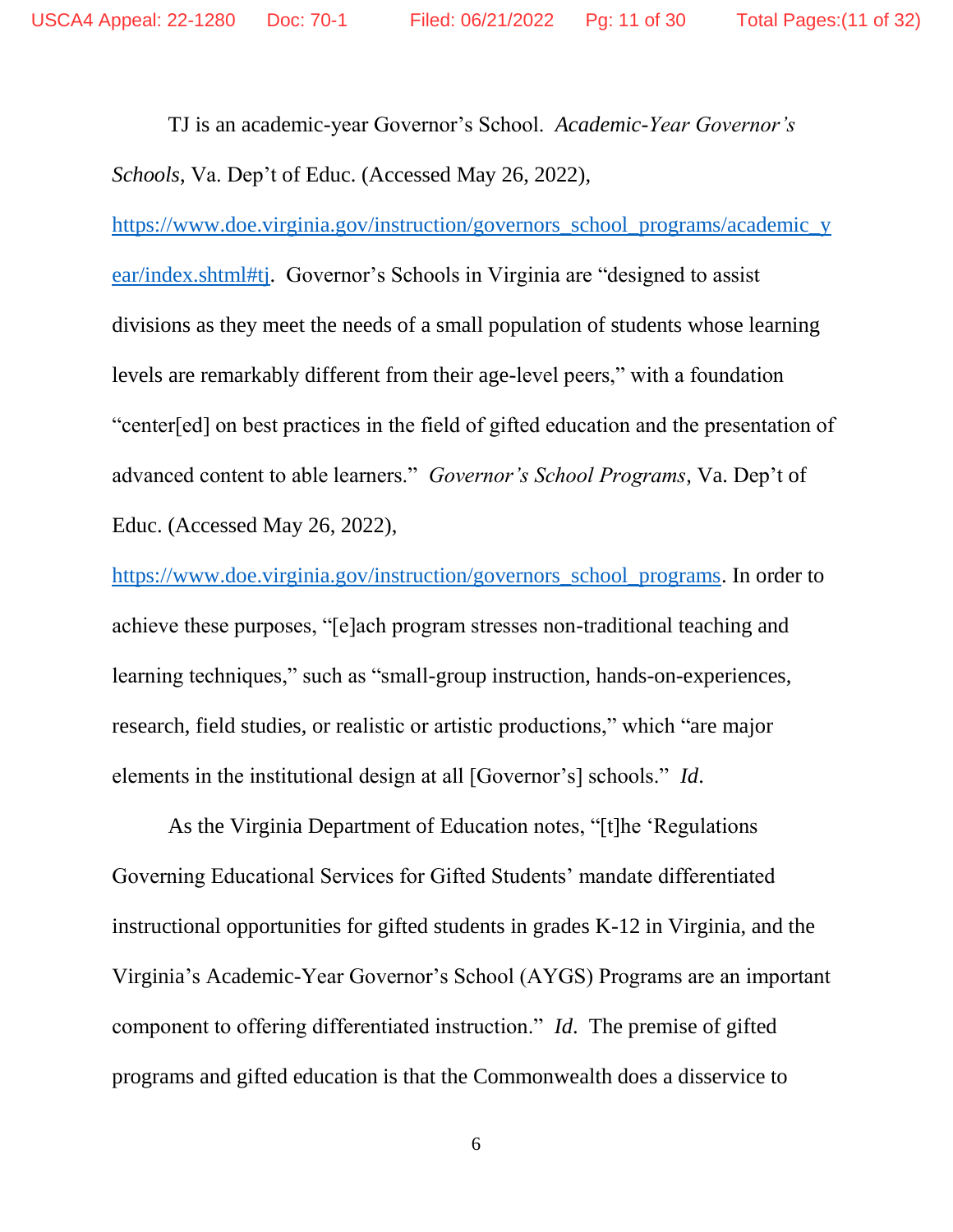gifted students by not providing them with opportunities at a level and pace that is above that of their peers. Virginia's Regulations Governing Educational Services for Gifted Students define "gifted students" as those "who demonstrate high levels of accomplishment or who show potential for higher levels of accomplishment when compared to others of the same age, experience, or environment" and these "aptitudes and potential for accomplishment are so outstanding that they require special programs to meet their educational needs." 8 Va. Admin. C. 20-40-20. In order to "accommodate the accelerated learning aptitudes" of gifted students in their areas of strength, "appropriately differentiated curriculum and instruction" focuses on "gifted students' needs for (i) advanced content and pacing of instruction; (ii) original research or production; (iii) problem finding and solving; (iv) higher level thinking that leads to the generation of products; and (v) a focus on issues, themes, and ideas within and across areas of study." *Id.*

This focus sets TJ apart from other schools. TJ is an elite institution that is routinely ranked one of, if not the, top public high schools in the country. For the class of 2020, the average SAT score in math for a TJ student is over 170 points higher than the average score in Fairfax County, and the average critical reading score is over 140 points higher. *School Profile: Thomas Jefferson High School for Science and Technology 2021-2022*, Fairfax Cnty. Pub. Schs., (Accessed June 15, 2022), [https://tjhsst.fcps.edu/sites/default/files/media/inline-files/school-](https://tjhsst.fcps.edu/sites/default/files/media/inline-files/school-profile%202021-22_0.pdf)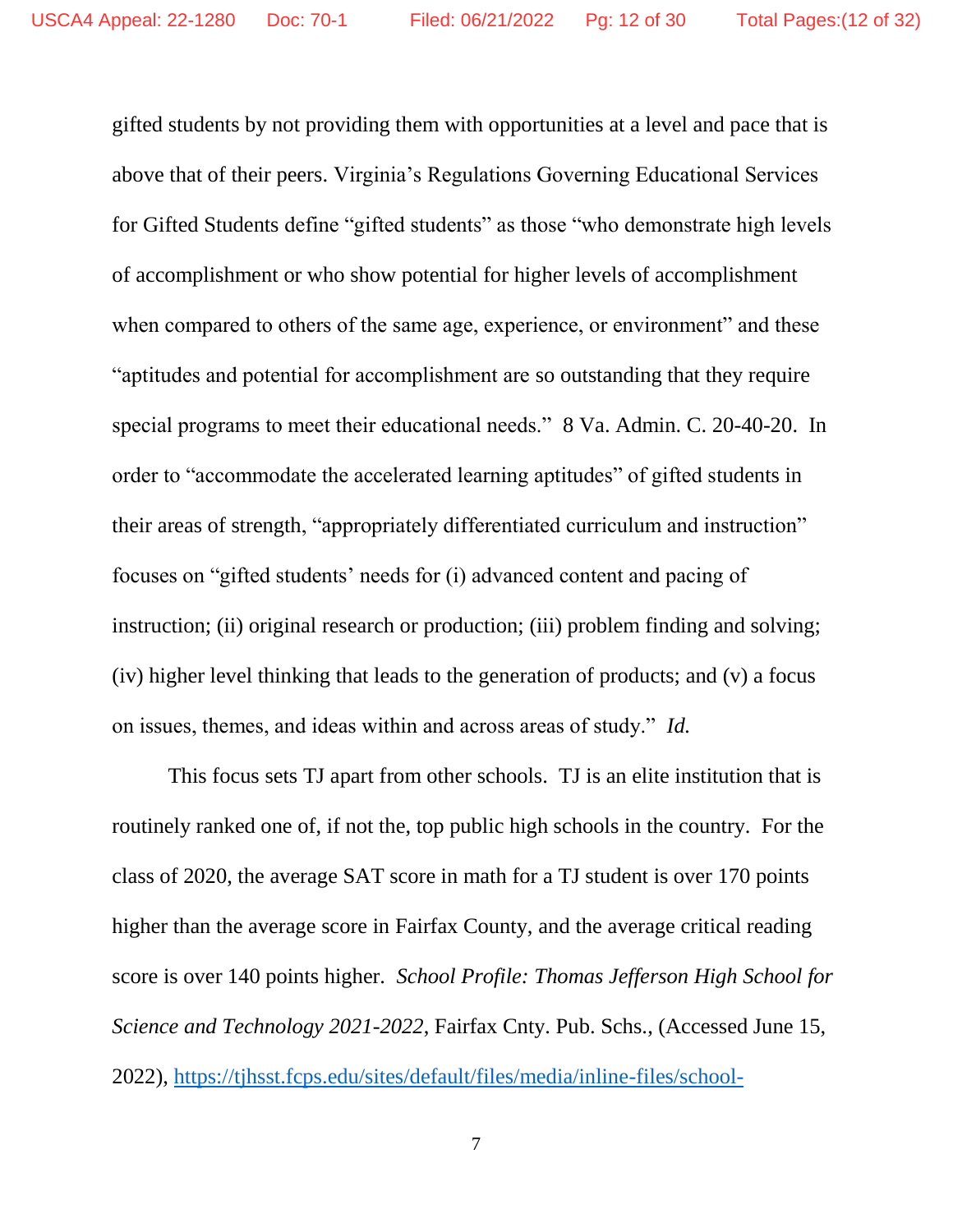[profile%202021-22\\_0.pdf.](https://tjhsst.fcps.edu/sites/default/files/media/inline-files/school-profile%202021-22_0.pdf) For the class of 2021, 99 percent of TJ seniors reported that they would be attending a four-year college or university after graduation, with schools such as Harvard University, Cornell University, and the University of Virginia listed among the most popular post-secondary destinations. *Id*. Because of these impressive statistics, there is often a conflation of correlation and causation between attending TJ and pursuing a four-year degree at a top college or university. While a TJ diploma may look good on a college application and many students graduate TJ well-prepared for college and well-rounded academically, it is not a college prep school or general education institution. The mission of TJ remains providing a challenging learning environment focused on math, science, and technology.

Critics of admission testing have pointed out that testing does not provide a holistic evaluation of students. To wit, the *Brief for Amici Curiae Professors of Social Science and Education Policy* notes "standardized tests cannot simply determine which students are 'better' or 'more meritorious' than others." *Coal. for T.J. v. Fairfax Cnty. Sch. Bd.*, Brief for Amici Curiae Professors of Social Science and Education Policy in Support of Defendant-Appellant Fairfax County School Board Seeking Reversal, No. 22-1280, 2022 WL 1568329, at \*17 (4th Cir. May 13, 2022) . This is true to large extent: a single standardized test does not and cannot tell whether a student is a good person, whether they have overcome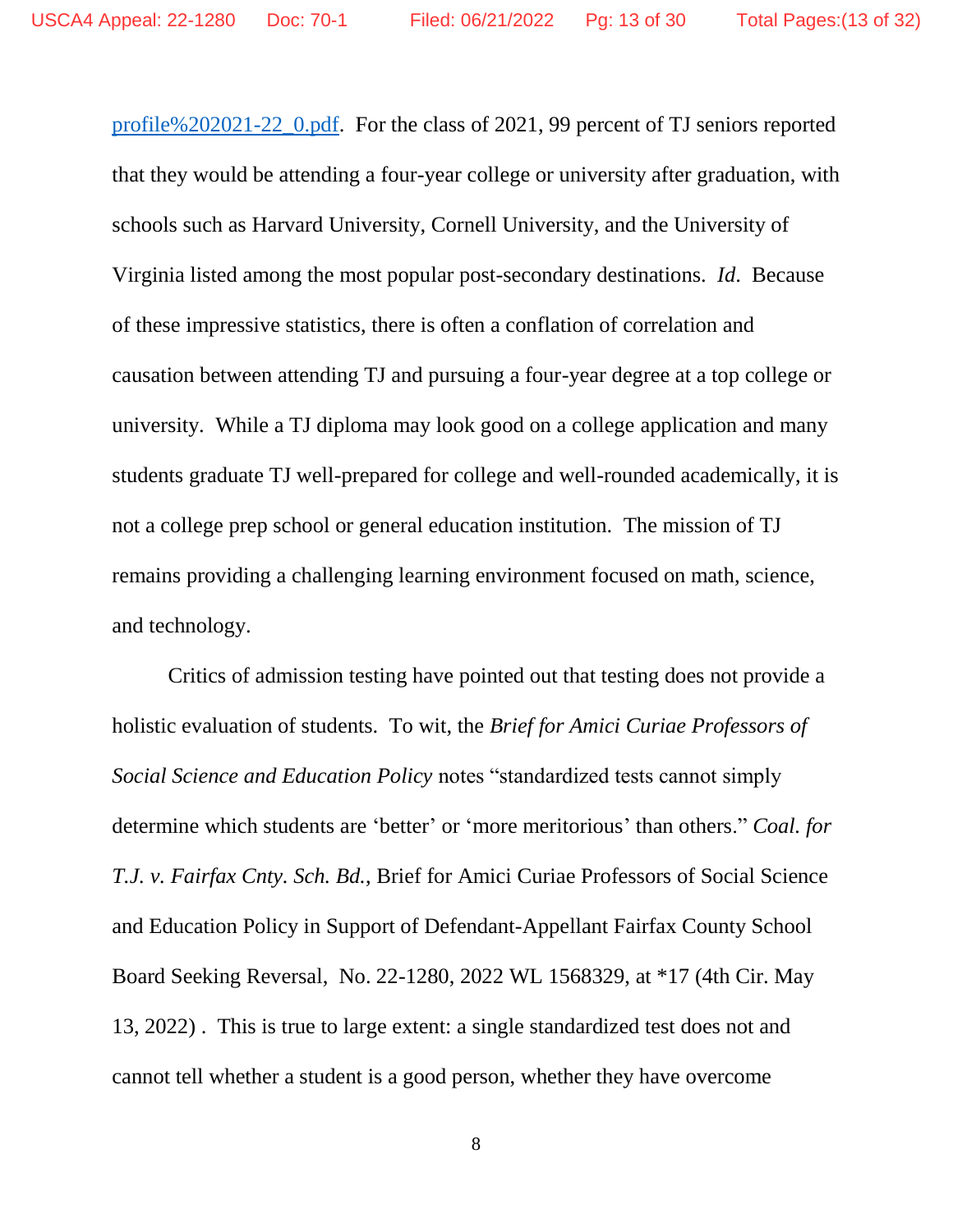adversity, or whether they are improving over time. But standardized tests are good at identifying narrow and specific skill sets, such as present aptitude in math or science. And when people talk about "merit," with respect to TJ, that is the aptitude they are primarily talking about because the mission of TJ is to provide math and science education for students with present math and science abilities that are greater than their peers.

Unfortunately, officials both here in Virginia and across the nation are lowering academic standards, often under the guise of purporting to help underserved communities. The result is that performance declines for everyone, including the very people the changes are supposed to help.

In 2020, the *Washington Post* editorial board lamented "Virginia officials have long boasted about requiring more of their students than what is mandated by the federal government. Their constituents should be asking them why they would want to abandon that principle." *Opinion: Virginia Made a Mistake by Easing its Academic Standards*, Wash. Post (Feb. 8, 2020),

[https://www.washingtonpost.com/opinions/virginia-made-a-mistake-by-easing-its](https://www.washingtonpost.com/opinions/virginia-made-a-mistake-by-easing-its-academic-standards/2020/02/07/1aa11050-4922-11ea-9164-d3154ad8a5cd_story.html)[academic-standards/2020/02/07/1aa11050-4922-11ea-9164-](https://www.washingtonpost.com/opinions/virginia-made-a-mistake-by-easing-its-academic-standards/2020/02/07/1aa11050-4922-11ea-9164-d3154ad8a5cd_story.html)

[d3154ad8a5cd\\_story.html.](https://www.washingtonpost.com/opinions/virginia-made-a-mistake-by-easing-its-academic-standards/2020/02/07/1aa11050-4922-11ea-9164-d3154ad8a5cd_story.html) Of particular concern was a reduction in standardized testing, lowering the threshold for students to pass standardized tests, and changes to how testing performance impacts school accreditation. The result has been that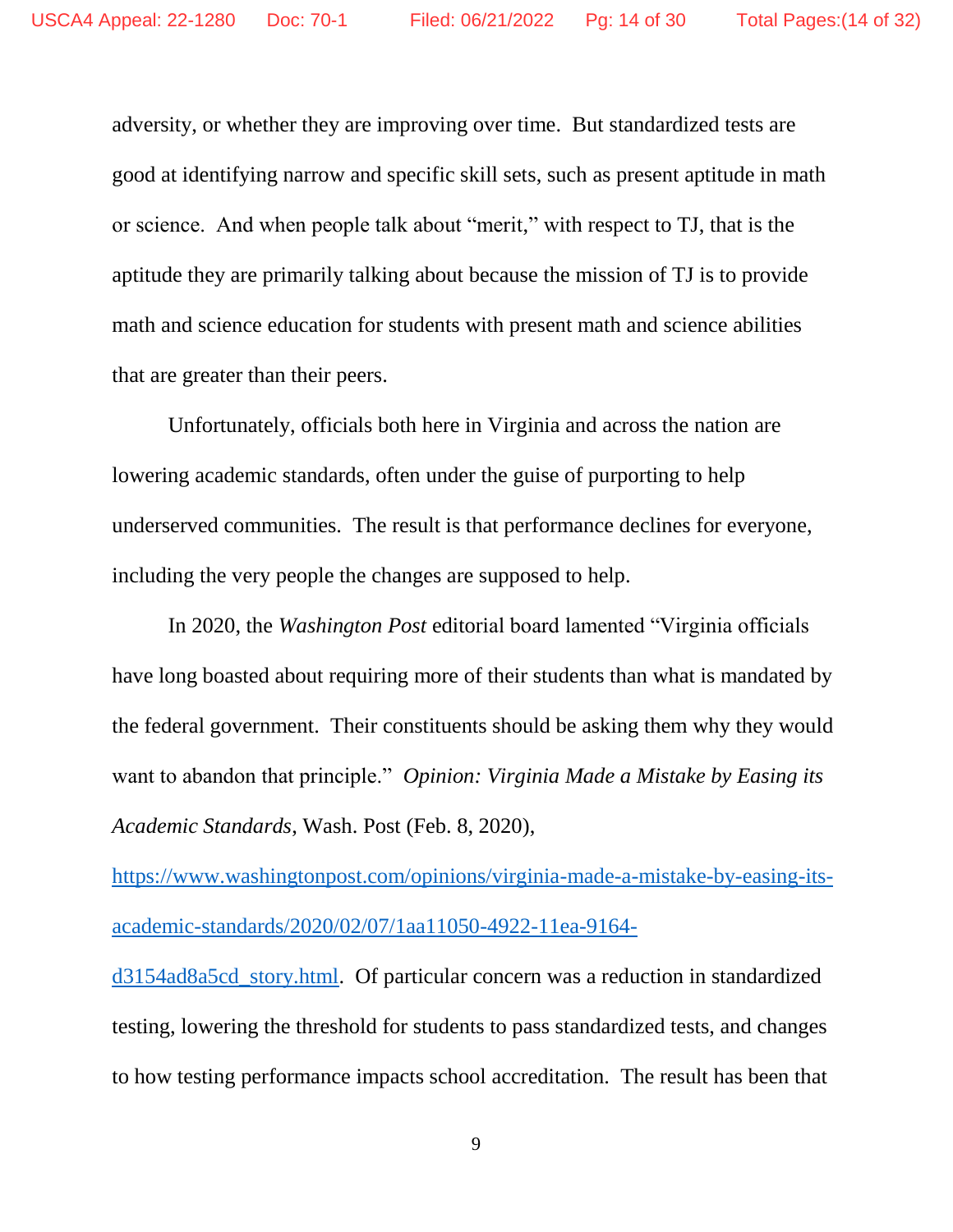Virginia students perform worse on national assessments and are learning less, including those students the changes in academic standards were ostensibly designed to help. *See Our Commitment to Virginians: High Expectations and Excellence for All Students*, Va. Dep't of Educ. (May 2022),

[https://www.doe.virginia.gov/statistics\\_reports/our-commitment-to-virginians.pdf.](https://www.doe.virginia.gov/statistics_reports/our-commitment-to-virginians.pdf)

Similar stories have played out across the country, including at other elite educational institutions. Like TJ, Lowell High School in San Francisco traditionally used a selective admissions process that included grade and test score cutoffs for most applicants. Nathan Heller, *What Happens When An Élite Public School Becomes Open to All?*, The New Yorker (Mar. 7, 2022), [https://www.newyorker.com/magazine/2022/03/14/what-happens-when-an-elite](https://www.newyorker.com/magazine/2022/03/14/what-happens-when-an-elite-public-school-becomes-open-to-all)[public-school-becomes-open-to-all.](https://www.newyorker.com/magazine/2022/03/14/what-happens-when-an-elite-public-school-becomes-open-to-all) In 2020, Lowell temporarily switched to a lottery admissions process, which was made permanent in 2021. When "the first round of grades had been filed for the freshman, [the] teachers saw a big change from previous years," with one reporting "I have three times as many students as usual failing," while Lowell's principal acknowledged that "the average freshman G.P.A.s that autumn fell ten per cent [sic] from what they had been before the pandemic." *Id*.

Students have different strengths and weaknesses. Some students are exceptionally good at math and science, while others are very strong in history,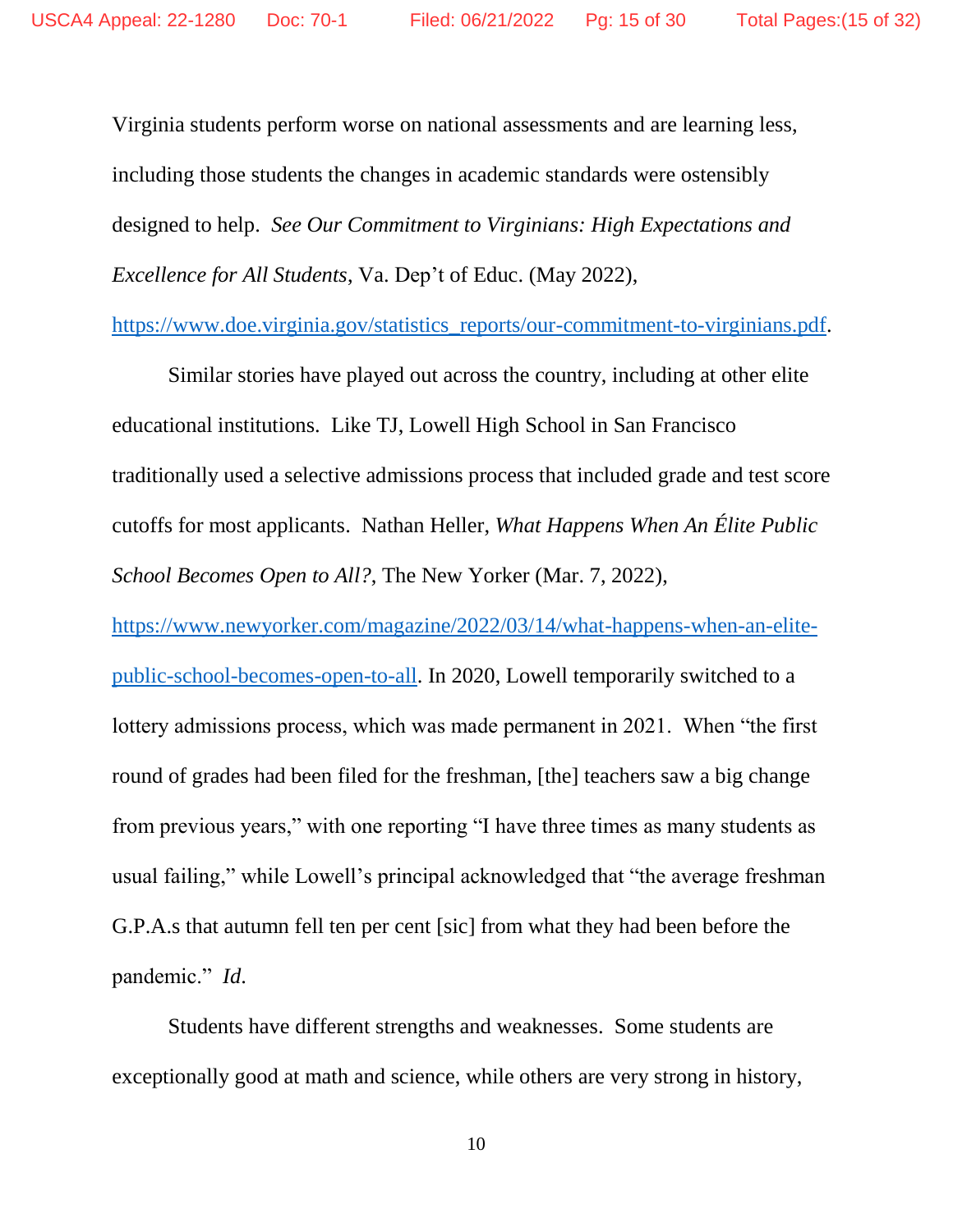languages, or performing arts. Some students need a highly competitive environment to thrive, while others do not. One is not better than the other. In a large, pluralistic community such as Fairfax County, all strengths are needed for a vibrant society. The purpose of a school like TJ is to serve a subpopulation of academically advanced math and science students that require a specific learning environment to fulfill their potential. TJ's unique resources and courses propel them forward well beyond what is possible at most base schools. Keeping them engaged and fueling their talent can only enrich society, and help them take on future local, national, and global challenges. Withholding that experience from them, in a misguided pursuit of equity or some other social justice goal, is little more than attempting to cut the tall poppies.

#### **II. The New Admissions Policy is Discriminatory**

The Equal Protection Clause provides that no State shall "deny to any person within its jurisdiction the equal protection of the laws." U.S. Const. amend. XIV, § 2. "Proof of racially discriminatory intent or purpose is required to show a violation of the Equal Protection Clause." *Vill. of Arlington Heights v. Metro. Hous. Dev. Corp.*, 429 U.S. 252, 265 (1977). In order for plaintiffs to prevail, a decision does not need to be based "solely" on race, nor do racial concerns need to be the "dominant" or "primary" concern behind adopting a policy. *Id*. Instead, "[w]hen there is a proof that a discriminatory purpose has been a motivating factor

11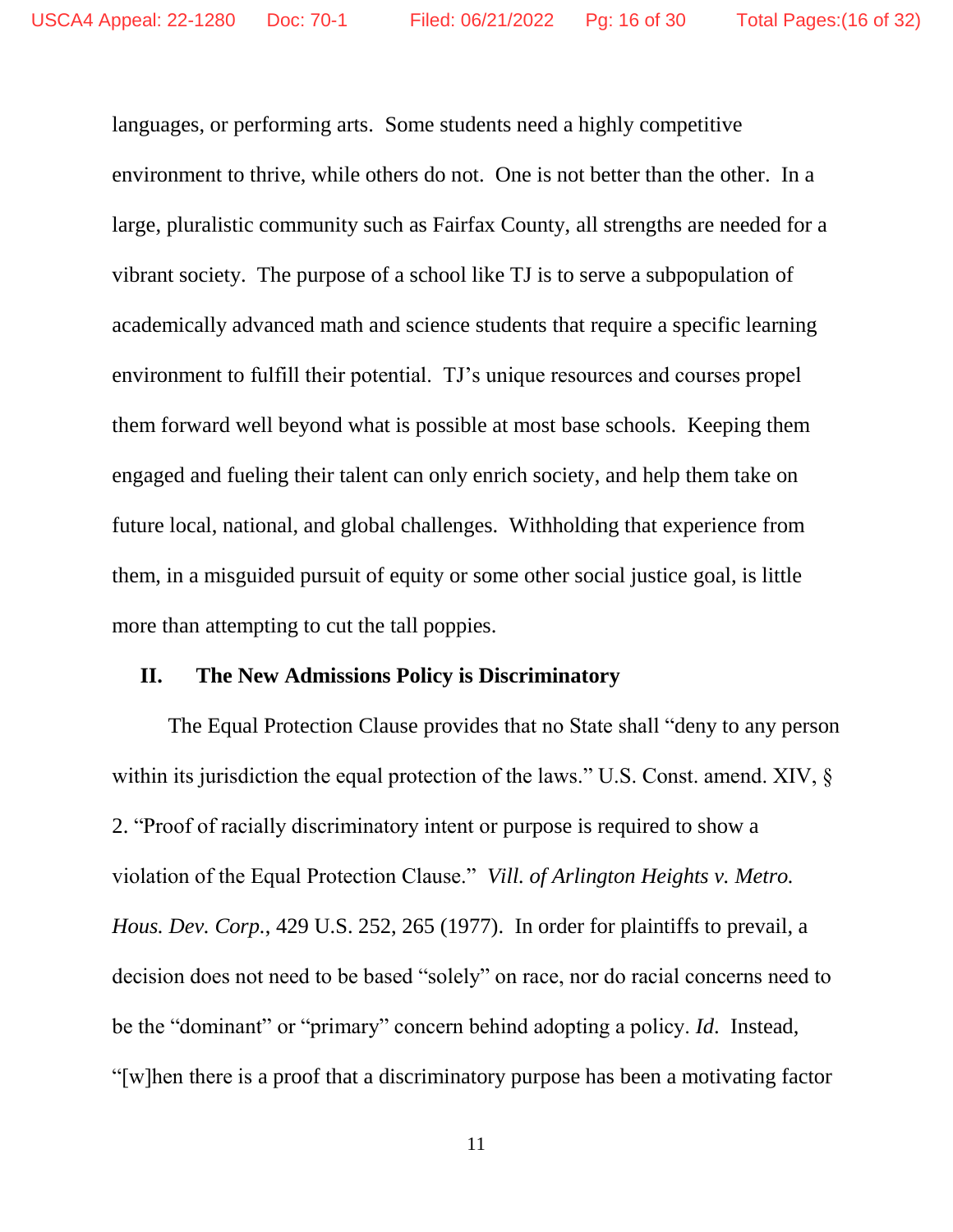in the decision, this judicial deference is no longer justified." *Id*. at 265-66. In *Arlington Heights*, the Court identified four factors that are relevant for identifying discriminatory intent in facially neutral policies: (1) "[t]he impact of the official action – whether it 'bears more heavily on one race than another;'" (2) "[t]he historical background of the decision;" (3) "[d]epartures from the normal procedural sequence;" and (4) "[t]he legislative or administrative history . . . especially where there are contemporary statements by members of the decisionmaking body, minutes of its meetings, or reports." *Id*. at 266, 267, 268 (quoting *Washington v. Davis*, 426 U.S. 229, 242 (1976)).

## **A. The Impact of the New Admissions Policy Bears More Heavily on Asian Students**

The first *Arlington Heights* factor is whether a policy bears more heavily on one race than another. *Id.* at 266. The new admissions policy plainly bears more heavily on Asian students than others. Admissions data shows a dramatic decline in the number of Asian students admitted to TJ under the new admissions policy. Moreover, an examination of the scholastic and demographic statistics for middle schools in Fairfax County shows that this drop off was an inevitable result of the new admissions policy.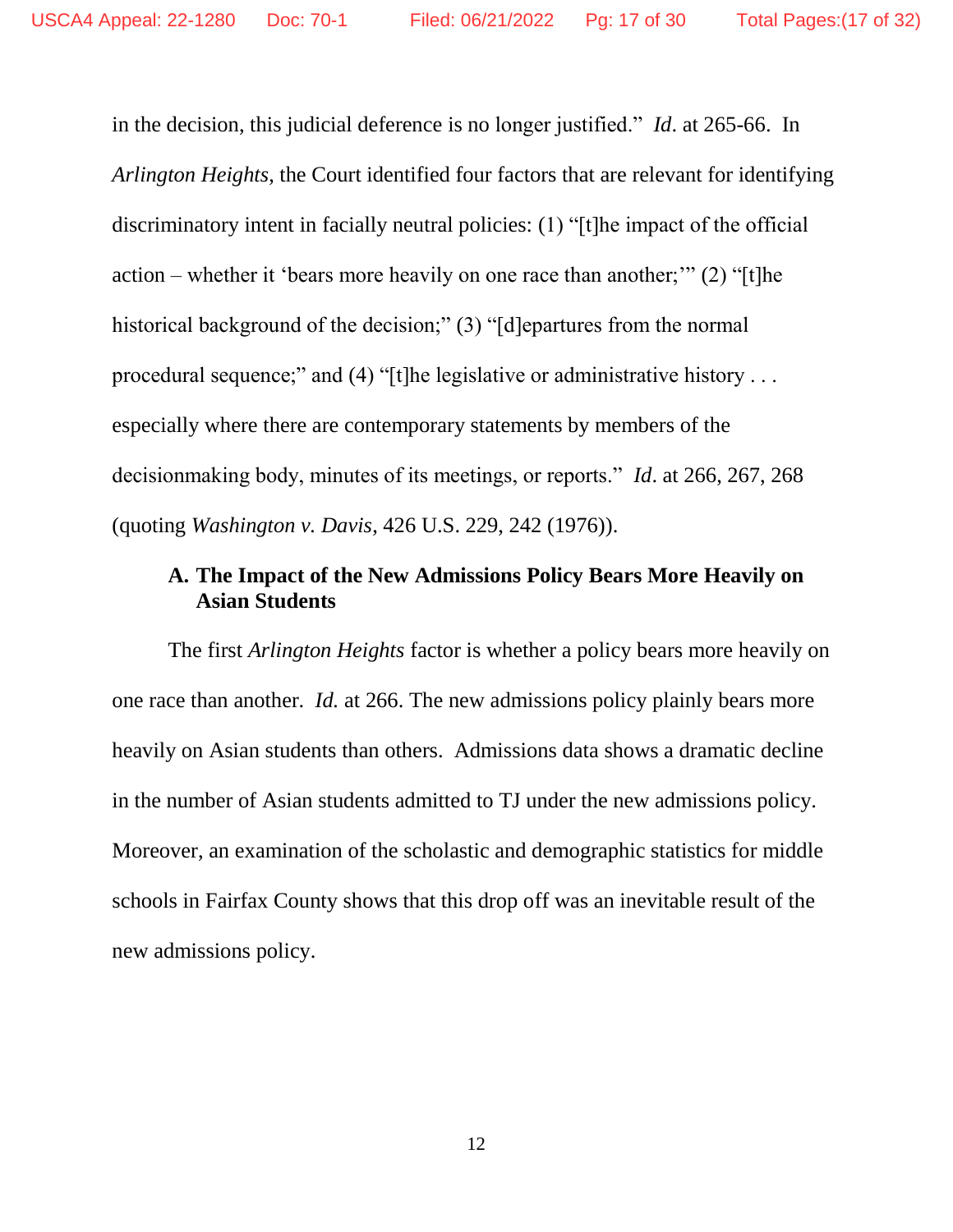# **i. Admissions Data Shows that the New Admissions Policy Has a Disproportionate Impact on Asian Students**

In 2021, the first year under the new admissions criteria, 54.36 percent of offers of admission went to students who identified as Asian. *TJHSST Offers Admission to 550 Students; Broadens Access to Students Who Have an Aptitude for STEM*, Fairfax Cnty. Pub. Schs. (June 23, 2021), [https://www.fcps.edu/news/tjhsst](https://www.fcps.edu/news/tjhsst-offers-admission-550-students-broadens-access-students-who-have-aptitude-stem)[offers-admission-550-students-broadens-access-students-who-have-aptitude-stem.](https://www.fcps.edu/news/tjhsst-offers-admission-550-students-broadens-access-students-who-have-aptitude-stem) In the five years before, the corresponding number never dipped below 65 percent, and averaged 71.07 percent, coming in at 73.0 percent in 2020, 72.87 percent in 2019, 65.2 percent in 2018, 74.9 percent in 2017, and 69.4 percent in 2016. *TJHSST Offers Admission to 486 Students*, Fairfax Cnty. Pub. Schs. (June 1, 2020), [https://www.fcps.edu/news/tjhsst-offers-admission-486-students;](https://www.fcps.edu/news/tjhsst-offers-admission-486-students) *FCPS' TJHSST Offers Admission to 494 Students*, Fairfax Cnty. Pub. Schs. (May 31, 2019), [https://www.fcps.edu/news/fcps-tjhsst-offers-admission-494-students;](https://www.fcps.edu/news/fcps-tjhsst-offers-admission-494-students) *TJHSST Offers Admission to 485 Students for the Class of 2022*, Fairfax Cnty. Pub. Schs. (Apr. 9, 2018), [https://www.fcps.edu/news/tjhsst-offers-admission-485-students](https://www.fcps.edu/news/tjhsst-offers-admission-485-students-class-2022)[class-2022;](https://www.fcps.edu/news/tjhsst-offers-admission-485-students-class-2022) *FCPS Offers Admission to TJHSST to 490 Students*, Fairfax Cnty. Pub. Schs. (May 16, 2017), [https://www.fcps.edu/news/fcps-offers-admission-tjhsst-](https://www.fcps.edu/news/fcps-offers-admission-tjhsst-490-students)[490-students;](https://www.fcps.edu/news/fcps-offers-admission-tjhsst-490-students) *FCPS' Thomas Jefferson High School for Science and Technology Offers Admission to 483 Students*, Fairfax Cnty. Pub. Schs. (Apr. 8, 2016). Within one year, as a result of the changes to TJ's admissions policies, the percentage of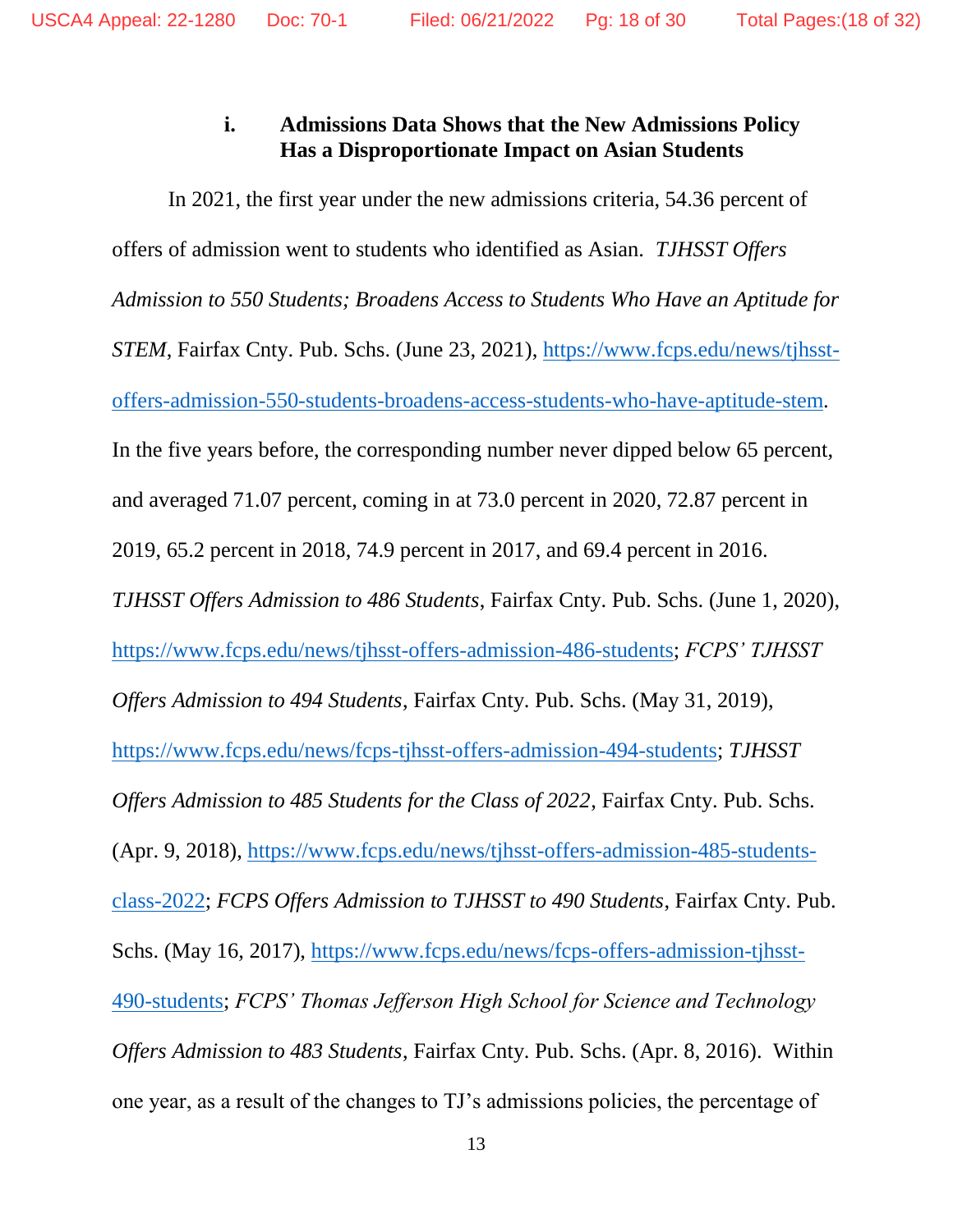offers of admissions received by Asian students declined by nearly 24 percent from the five-year average. While the number of Asian students offered admission increased in 2022 to around 60 percent, it is still more than 10 percentage points below the five-year average, and five percentage points below the lowest admissions numbers over the five years preceding the admissions change. *See*  Hannah Natanson, *Fairfax Releases Demographic Data on Thomas Jefferson Class of 2026*, Wash. Post (May 25, 2022),

[https://www.washingtonpost.com/education/2022/05/25/tj-class-of-2026-data/.](https://www.washingtonpost.com/education/2022/05/25/tj-class-of-2026-data/) By contrast, the admissions numbers for every other racial demographic category listed by Fairfax County increased. This is a disproportionate impact on Asian students.

In his concurring opinion granting a stay in this case, Chief Judge Heytens stated "[t]o me, the more obvious relevant comparator for determining whether this race neutral admissions policy has an outsized impact on a particular racial group is the percentage of applicants versus the percentage of offers." *Coal. for TJ v. Fairfax Cnty. Sch. Bd.*, No. 22-1280, 2022 WL 986994, at \*3 (4th Cir. Mar. 31, 2022) (Heytens, C.J., concurring).Using this metric, the disproportionate impact of the change in admissions policy is even more stark. Every year from 2016- 2021, Asian students made up more than half of students who apply for admission to TJ. From 2016-2020, Asian students accounted for an average of just under 54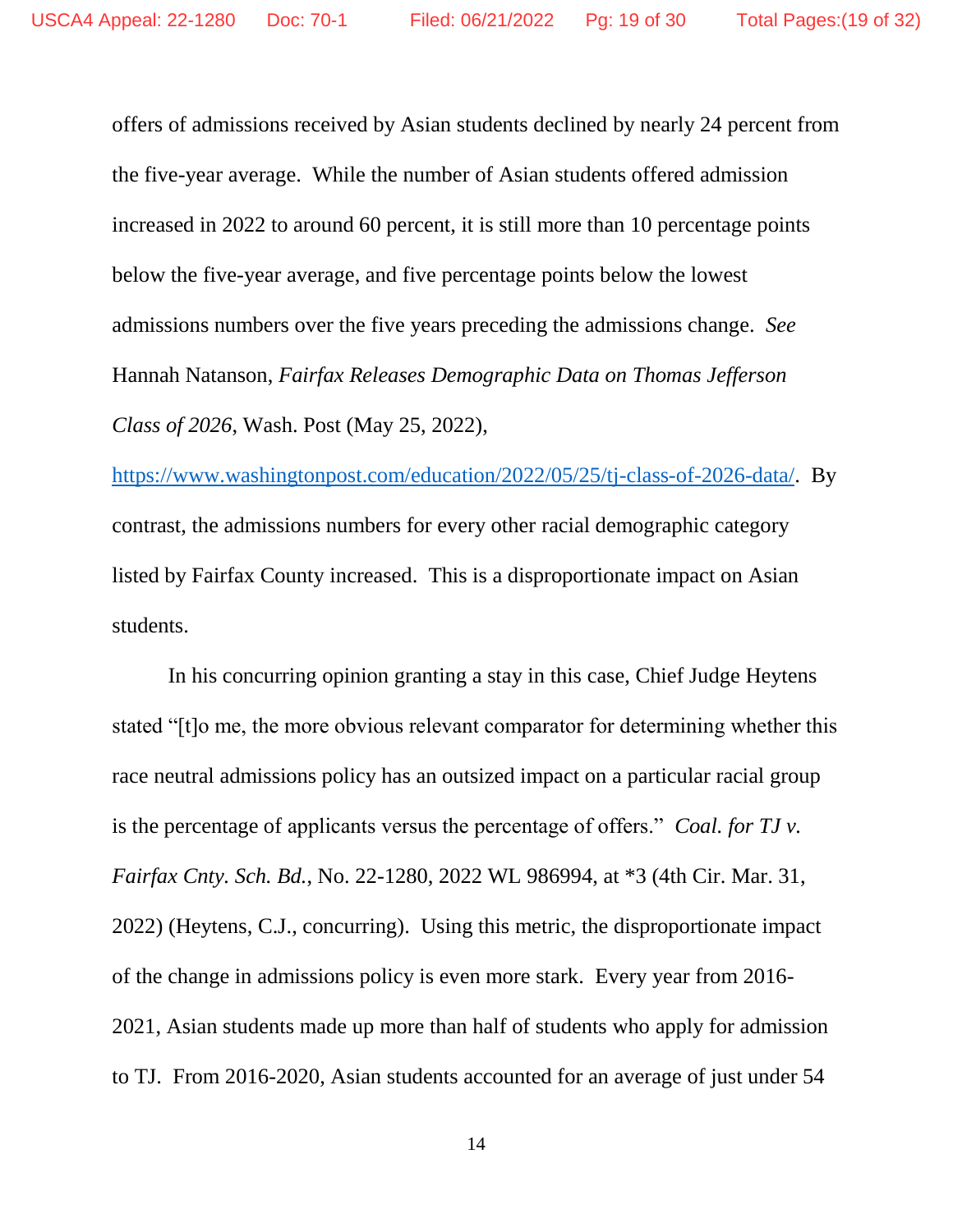percent of applications to TJ, while receiving an average of just over 71 percent of admissions offers – meaning the number of offers to Asian students averaged just over 17 percent higher than the number of applications between 2016-2020. In 2021, this gap was reduced to 3.77 percent – a more than 78 percent decrease.

In his concurring opinion granting a stay in this case, Chief Judge Heytens also suggested that there can be no disparate impact as long as Asian students are offered admission at a rate above the percentage of Asian applicants. *See Coal. for TJ*, 2022 WL 986994 at \*3 (4th Cir. 2022) (Heytens, C.J., concurring). While the Chief Judge's approach is understandable, it appears to conflate disparate impact under statutes like the Fair Housing Act and disproportionate impact under the *Arlington Heights* analysis of Equal Protection Claims. Plaintiff-Appellee's claim in this case is based on a disparate treatment allegation under the Equal Protection Clause. Disparate treatment claims under the Equal Protection Clause are different from disparate impact claims under various civil rights statutes; the former requires proof of discriminatory intent, while the latter only requires a Plaintiff to show a disproportionately adverse effect on minorities that is not justified by a legitimate rationale. *See Texas Dep't of Hous. and Cmty. Affairs v. Inclusive Cmtys. Project, Inc.*, 576 U.S. 519, 524 (2015). Disproportionate impact is one relevant factor under *Arlington Heights* for showing that a facially neutral law was adopted with discriminatory intent. The result is two separate tests that, while conceptually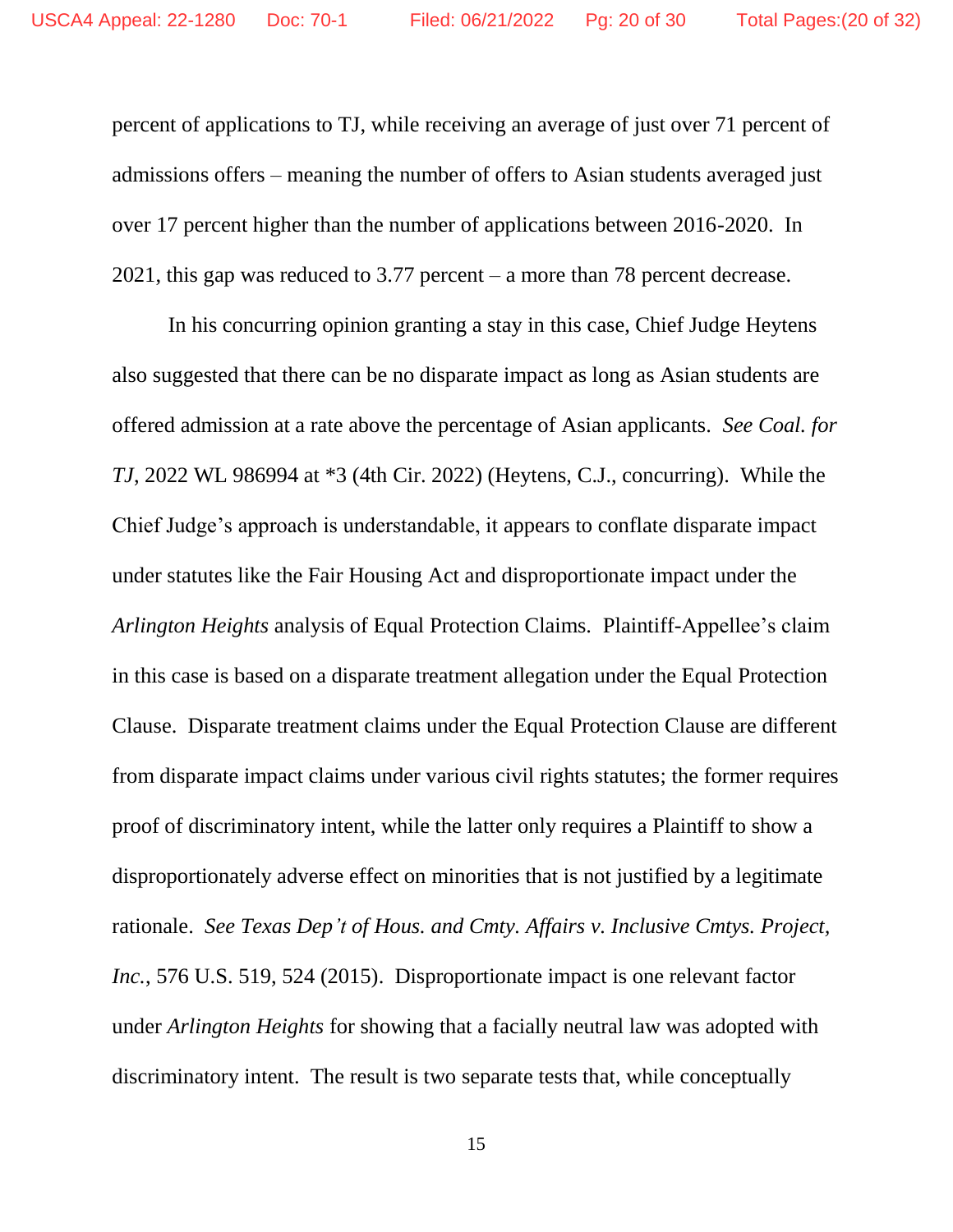related, do two different things. The purpose of a disparate impact analysis under laws like the Fair Housing Act is to make a claim based solely on the disproportionate effect on a minority community. The purpose of a disproportionate impact analysis in an Equal Protection claim is to show that a decision maker acted with improper motive; disproportionate impact is one relevant factor under *Arlington Heights*, but does not *ipso facto* establish an Equal Protection Claim.

Plaintiff-Appellees in this case advance an Equal Protection claim. They are not claiming that the impact on Asian students, standing alone, is unconstitutional. They are instead pointing to the disproportionate impact of the policy on Asian students as on factor suggesting that the Board acted with discriminatory intent.

Looking at the percentage of Asian students admitted relative to the percentage of applicants and concluding there is no violation as long as Asian students are admitted at a higher rate than their share of the applicant pool makes sense under a disparate impact analysis for purposes of other civil rights laws. It does not make sense under a disproportionate impact analysis under the Equal Protection Clause, where the resulting effect is relevant as a proxy indicating discriminatory intent.

16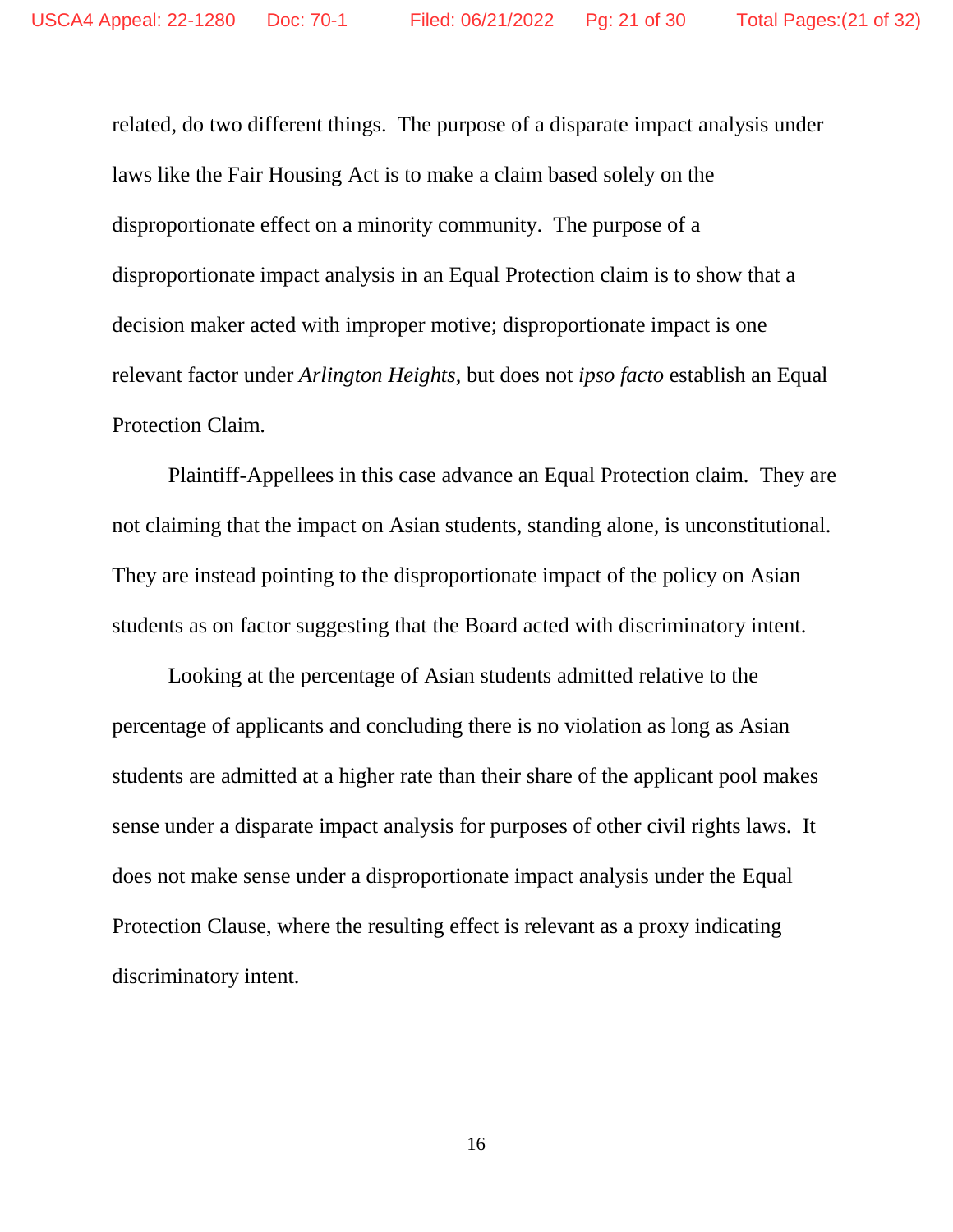## **ii. Asian Students Are Differently Situated Based on Their Distribution in Fairfax County Public Middle Schools**

The impact of the admissions change was predicable in part because of the distribution of Asian students in the Fairfax County Public School system. Asian students are not equally represented in each middle school. For the 2020-2021 school year, the population of Asian students ranged from a high of 49.29 percent of the student body at Carson Middle School to a low of 4.74 percent of the student body at Whitman Middle School. *Compare School Profile: Carson Middle School Demographics*, Fairfax Cnty. Pub. Schs. (Accessed June 3, 2022),

[https://schoolprofiles.fcps.edu/schlprfl/f?p=108:13:::NO::P0\\_CURRENT\\_SCHOO](https://schoolprofiles.fcps.edu/schlprfl/f?p=108:13:::NO::P0_CURRENT_SCHOOL_ID,P0_EDSL:171,0)

[L\\_ID,P0\\_EDSL:171,0](https://schoolprofiles.fcps.edu/schlprfl/f?p=108:13:::NO::P0_CURRENT_SCHOOL_ID,P0_EDSL:171,0) *with School Profile: Whitman Middle School* 

*Demographics*, Fairfax Cnty. Pub. Schs. (Accessed June 3, 2022),

[https://schoolprofiles.fcps.edu/schlprfl/f?p=108:13:::NO::P0\\_CURRENT\\_SCHOO](https://schoolprofiles.fcps.edu/schlprfl/f?p=108:13:::NO::P0_CURRENT_SCHOOL_ID,P0_EDSL:221,0)

[L\\_ID,P0\\_EDSL:221,0.](https://schoolprofiles.fcps.edu/schlprfl/f?p=108:13:::NO::P0_CURRENT_SCHOOL_ID,P0_EDSL:221,0) As Plaintiff-Appellees note in their Memorandum in Support of Preliminary Injunction, the size of the population of Asian students in Middle Schools that traditionally sent large numbers of students to TJ inevitably means that the new admissions procedures will result in fewer Asian students receiving offers of admission. *See Coal. for TJ v. Fairfax Cnty. Sch. Bd.*, Memorandum in Support of Motion for Preliminary Injunction, No. 1:21-cv-00296-CMH-JFA, 2021 WL 5755685, at \*10-\*12 (E.D. Va. Aug. 26, 2021) (ECF No. 16).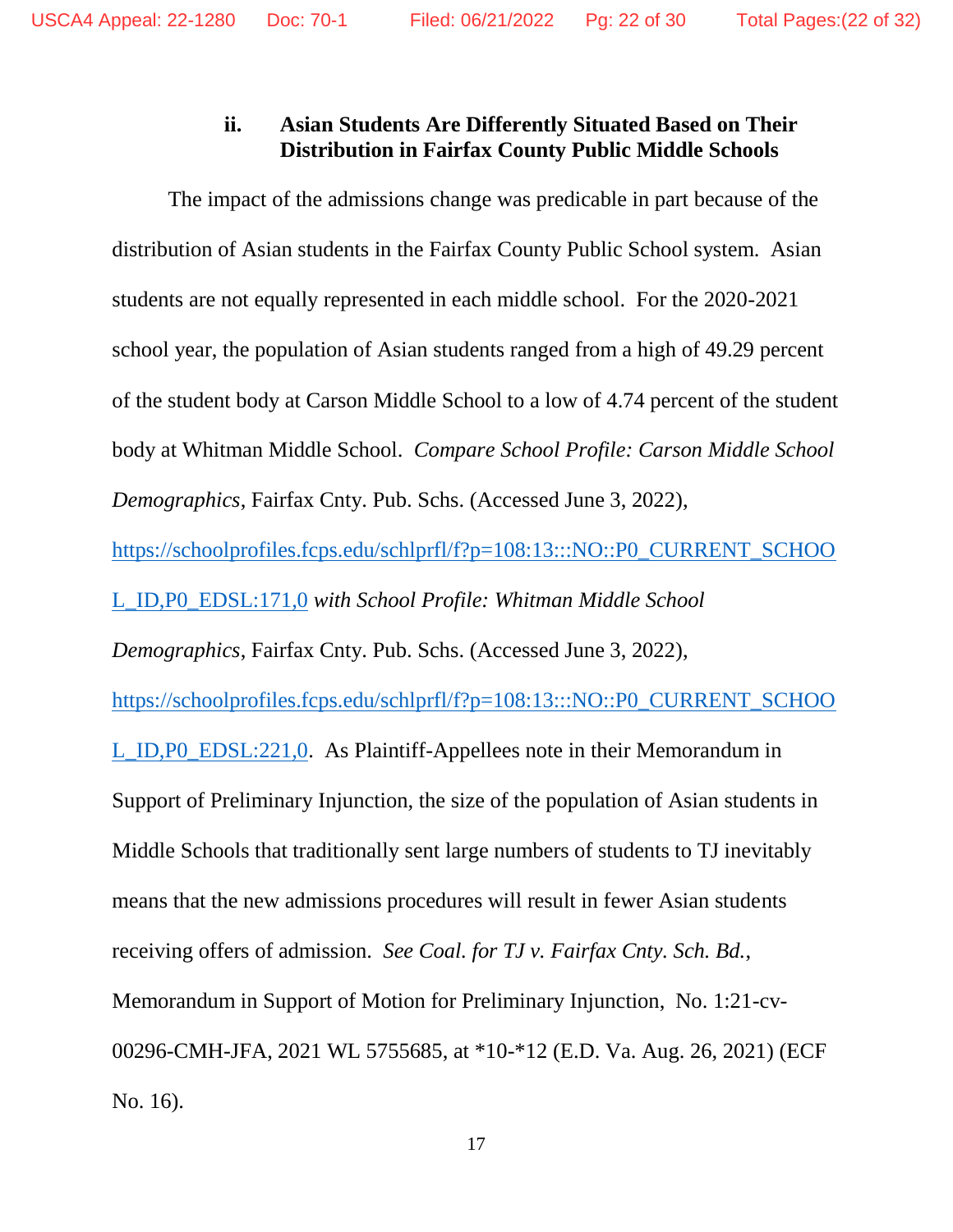Moreover, as described above, TJ is a school that is dedicated to excellence in science and math. As the results of Virginia's Standards of Learning tests show, science and math aptitude vary widely across Fairfax County Middle Schools. To wit, in 2018-2019, 97 percent of students at Longfellow Middle School passed their Eighth Grade Science SOL, while 46 percent had an advanced pass, the highest numbers in the county. *See* SOL Test Pass Rates & Other Results, Va. Dep't of Educ. (Accessed June 3, 2022),

[https://www.doe.virginia.gov/statistics\\_reports/sol-pass-rates/index.shtml.](https://www.doe.virginia.gov/statistics_reports/sol-pass-rates/index.shtml) By contrast, Whitman Middle School had a pass rate of only 60 percent, with only 2 percent of students obtaining an advance pass rate. *Id.* Math scores tell a similar story: in 2018-2019, Franklin Middle School led the county with an advanced pass rate of 48 percent and an overall pass rate of 93 percent, while Whitman Middle School had the lowest advanced pass rate, 6 percent, with a 67 percent overall pass rate. *Id*. Four out of five schools with the highest advanced pass rates for grade eight science SOLs also have one of the five highest populations of Asian students in the county, while three of the top five schools with the highest advanced pass rates in grade eight mathematics SOLs also have one of the five highest populations of Asian students.

The new admissions criteria not only discriminate against Asian students by forcing them to compete against each other in schools where there are larger Asian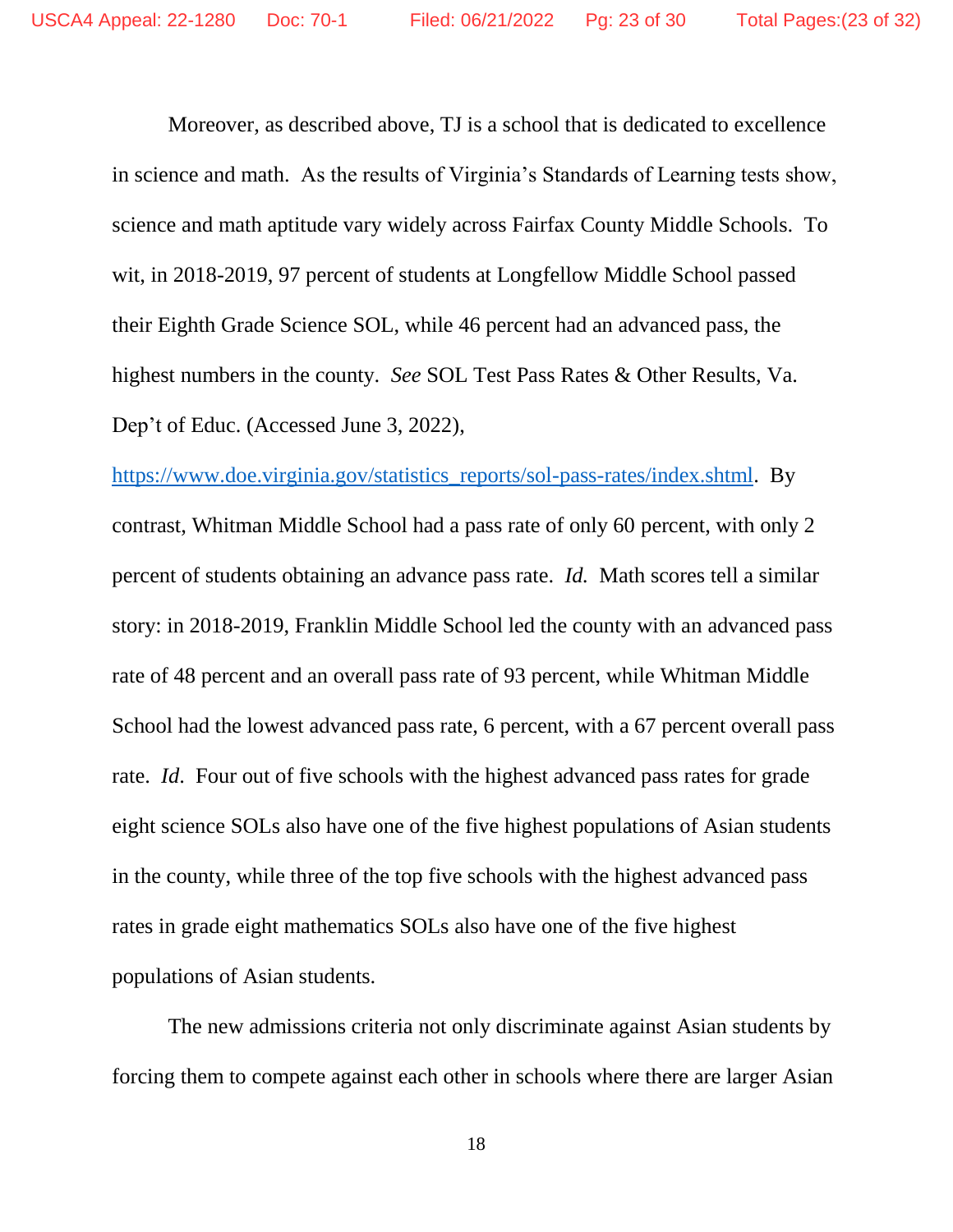populations, but also discriminate against Asian students by effectively placing them into an admissions bracket with a higher baseline level of competition. This does a disservice to the individual students involved. Ignoring this reality does a disservice to the core mission of TJ: providing a unique educational environment to individual students whose science and math learning levels are "remarkably different from their age-level peers."

The prior admissions criteria allowed for this possibility. The new criteria make it much harder. Not long ago, the advocates concerned that minority and low-income students were being overlooked in the TJ admissions process sought to place greater weight on the admissions test over more intangible factors such as extracurricular activities and personal essays. *See* Emma Brown, *Jefferson H.S., Fairfax Schools Shut Out Blacks and Latinos, Complaint Alleges*, Wash. Post (Jul. 24, 2012), [https://www.washingtonpost.com/local/education/thomas-jefferson-hs](https://www.washingtonpost.com/local/education/thomas-jefferson-hs-fairfax-schools-shut-out-blacks-and-latinos-complaint-alleges/2012/07/23/gJQAPOIO5W_story.html)[fairfax-schools-shut-out-blacks-and-latinos-complaint-](https://www.washingtonpost.com/local/education/thomas-jefferson-hs-fairfax-schools-shut-out-blacks-and-latinos-complaint-alleges/2012/07/23/gJQAPOIO5W_story.html)

[alleges/2012/07/23/gJQAPOIO5W\\_story.html](https://www.washingtonpost.com/local/education/thomas-jefferson-hs-fairfax-schools-shut-out-blacks-and-latinos-complaint-alleges/2012/07/23/gJQAPOIO5W_story.html) ("Advocates for gifted students have been pressing the School Board to remedy that problem [that the admissions criteria are failing to identifying the best and brightest in math and science] by overhauling the TJ admissions process, giving more weight to applicants' test scores and less to written essays."). A "remarkable" student at a poor performing school could demonstrate their abilities on a test that provided a one-to-one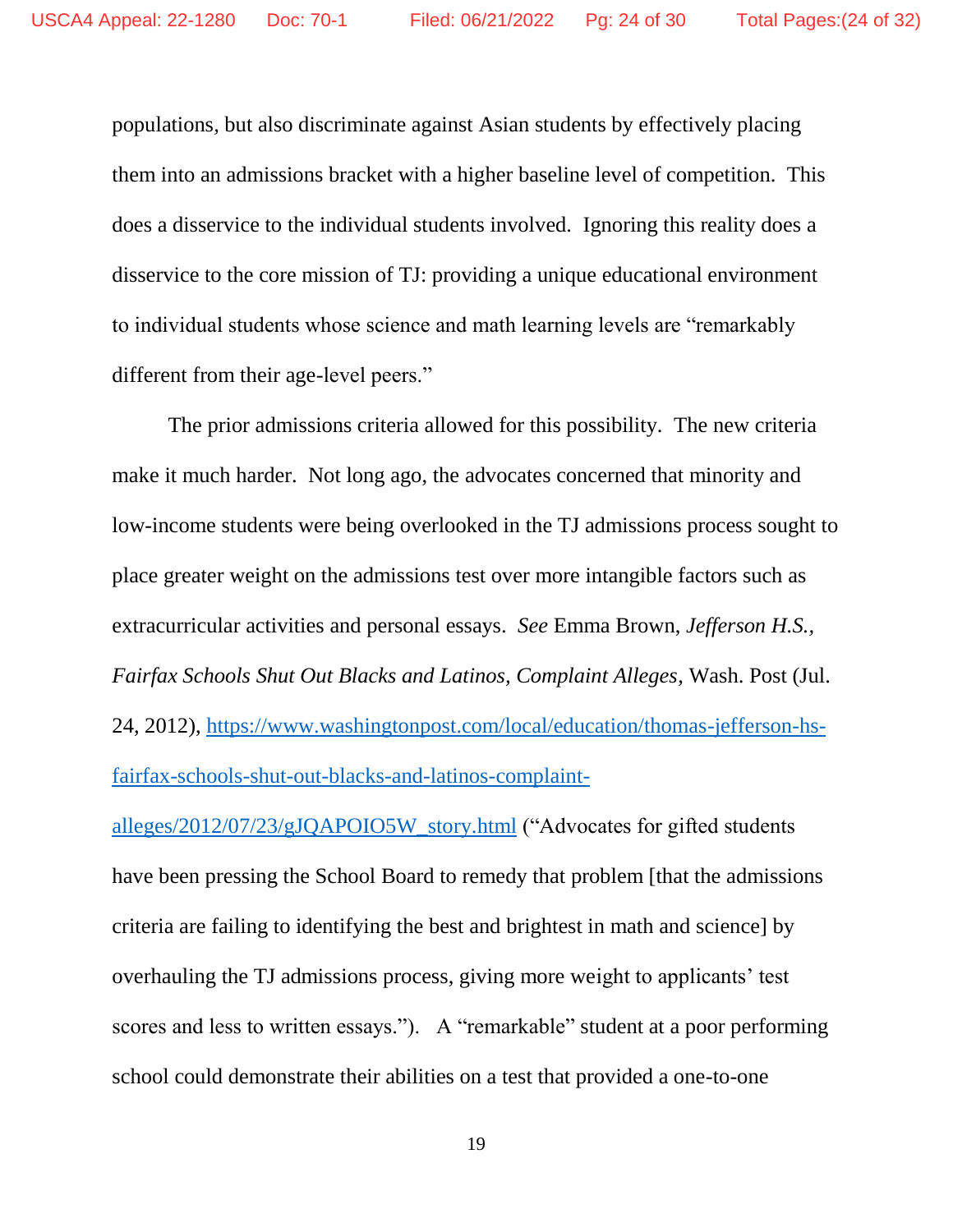comparison with students from other schools. Likewise, a "remarkable" student further down the class rankings at a high performing school could demonstrate that they were equally proficient as the top students at other schools.

Class rank is an apples-to-oranges comparison when schools have different performance records and different levels of competition. This is bad policy any time. It is unconstitutional where, when in this case, it is done purposefully to limit the number of students from one racial or ethnic group.

### **B. The Historical Background and the Administrative History of the Admissions Change Evinces an Intent to Engineer a Preferred Demographic Mix**

The historical background and administrative history of the admissions change reveal that the changes were animated by a desire to artificially manufacture the demographic makeup of TJ. As the Washington Post notes, debates around the process for admission to TJ persisted for decades in the context of increasing black and Hispanic enrollment. *See* Hannah Natanson, *How Should a Premier Magnet School Boost Black and Latino Enrollment? A Suggested Lottery Spurs Fierce Debate*, Wash. Post (Oct. 3, 2020),

[https://www.washingtonpost.com/local/education/how-should-a-premier-magnet](https://www.washingtonpost.com/local/education/how-should-a-premier-magnet-school-boost-black-and-latino-enrollment-a-suggested-lottery-spurs-fierce-debate/2020/10/02/ccd10348-04b1-11eb-a2db-417cddf4816a_story.html)[school-boost-black-and-latino-enrollment-a-suggested-lottery-spurs-fierce](https://www.washingtonpost.com/local/education/how-should-a-premier-magnet-school-boost-black-and-latino-enrollment-a-suggested-lottery-spurs-fierce-debate/2020/10/02/ccd10348-04b1-11eb-a2db-417cddf4816a_story.html)[debate/2020/10/02/ccd10348-04b1-11eb-a2db-417cddf4816a\\_story.html;](https://www.washingtonpost.com/local/education/how-should-a-premier-magnet-school-boost-black-and-latino-enrollment-a-suggested-lottery-spurs-fierce-debate/2020/10/02/ccd10348-04b1-11eb-a2db-417cddf4816a_story.html) Emma Brown, *Jefferson H.S., Fairfax Schools Shut Out Blacks and Latinos, Complaint*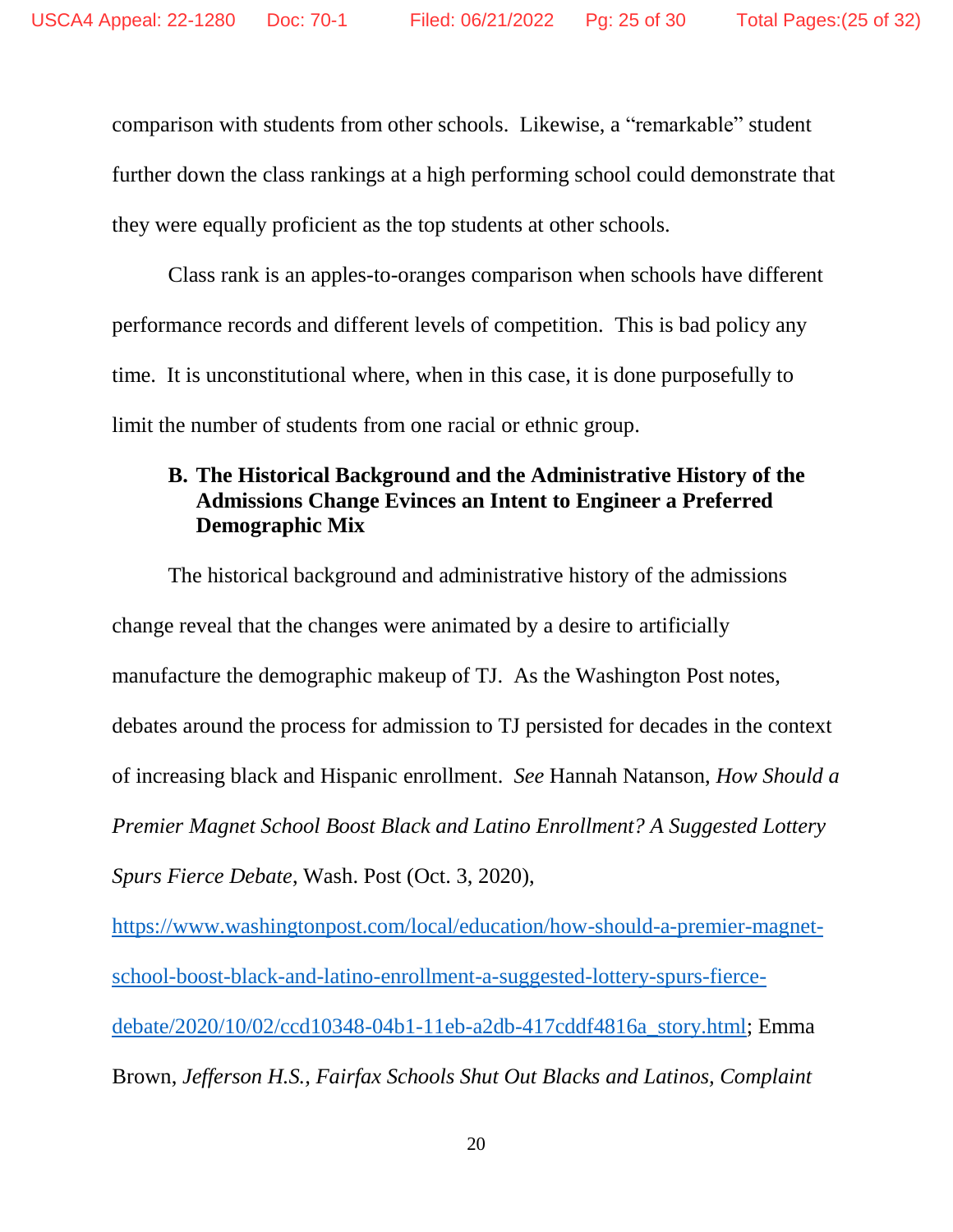*Alleges*, Wash. Post (Jul. 24, 2012),

[https://www.washingtonpost.com/local/education/thomas-jefferson-hs-fairfax](https://www.washingtonpost.com/local/education/thomas-jefferson-hs-fairfax-schools-shut-out-blacks-and-latinos-complaint-alleges/2012/07/23/gJQAPOIO5W_story.html)[schools-shut-out-blacks-and-latinos-complaint-](https://www.washingtonpost.com/local/education/thomas-jefferson-hs-fairfax-schools-shut-out-blacks-and-latinos-complaint-alleges/2012/07/23/gJQAPOIO5W_story.html)

[alleges/2012/07/23/gJQAPOIO5W\\_story.html.](https://www.washingtonpost.com/local/education/thomas-jefferson-hs-fairfax-schools-shut-out-blacks-and-latinos-complaint-alleges/2012/07/23/gJQAPOIO5W_story.html) These debates moved back to the forefront in 2020, driven in part by national outcry following the murder of George Floyd and the release of admissions statistics showing fewer than ten black students were admitted to the Class of 2024. *Id*. In this context, the district court opinion ably recounts how "the Board's actions in historical context leave[] little doubt that its decision to overhaul the TJ admissions process was racially motivated," including showing that "[t]he impetus to overhaul TJ admissions came from several sources, all of which confirm that the Board and high-level FCPS actors set out to increase and decrease the representation of certain racial groups at TJ to align with districtwide enrollment data." *Coal. for TJ v. Fairfax Cnty. Sch. Bd.*, No. 1:21cv296, 2022 WL 579809, at \*6, \*7 (E.D. Va. Feb. 25, 2022).

## **C. The Board Departed from Its Normal Procedures to Exclude Parents from its Decision Making Process**

Parents have a central and fundamental role in providing for the education of their children. "The child is not the mere creature of the [S]tate; those who nurture him and direct his destiny have the right, coupled with the high duty, to recognize and prepare him for additional obligations." *Pierce v. Soc'y of Sisters*, 268 U.S. 510, 535 (1925). Accordingly, it is the "liberty of parents and guardians to direct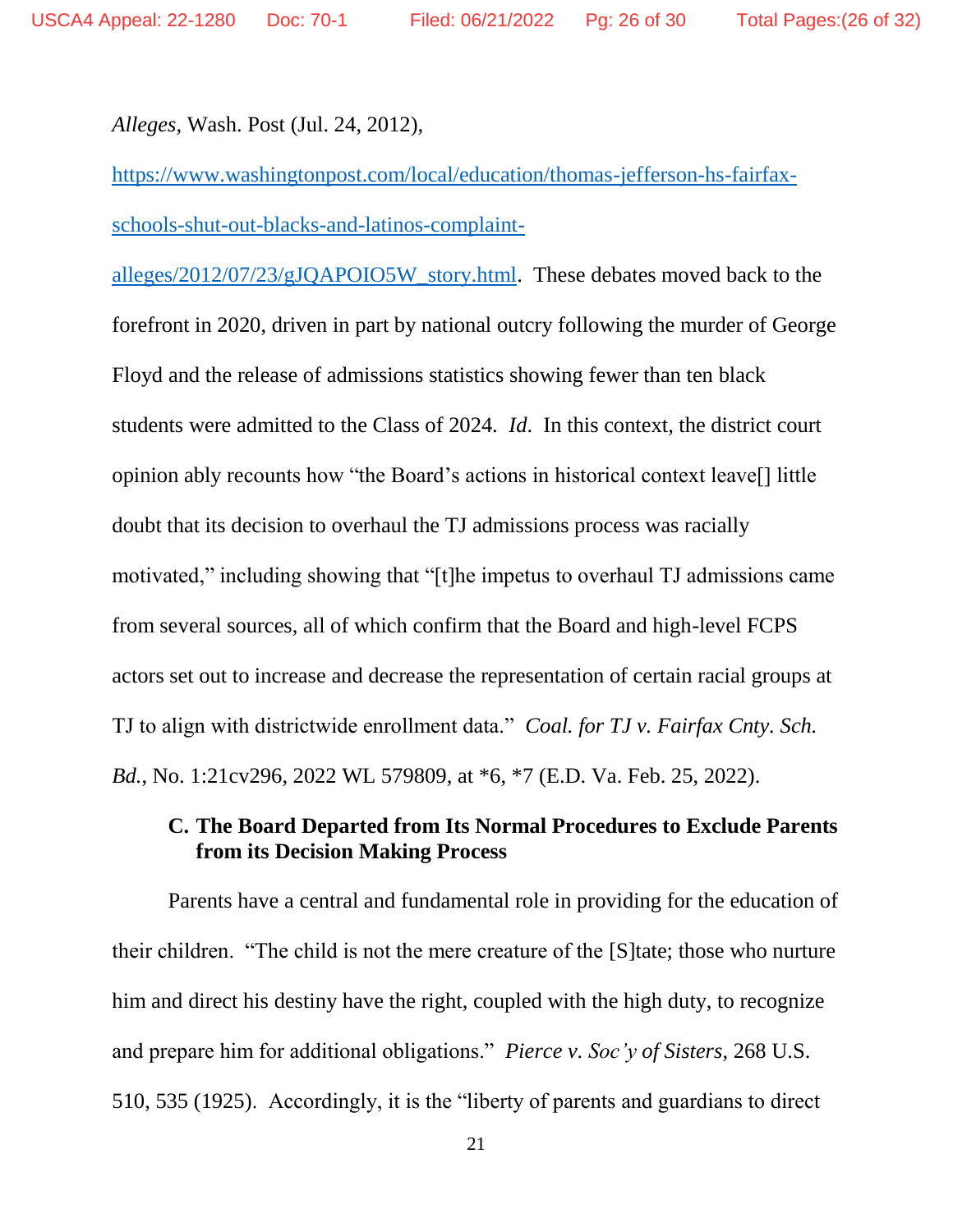the upbringing and education of children under their control." *Id*. at 534-35.This is particularly true in Virginia, where "[a] parent has a fundamental right to make decisions concerning the upbringing, education, and care of the parent's child." Va. Code § 1-240.1.

In this case, the Board departed from its normal procedure in ways that denied parents their right to weigh in on the education of their children. As noted above, debate over the admissions criteria for TJ is nothing new; there have been decades-long calls to reform the admissions process. Moreover, TJ admits, and has admitted, students on a regular, predictable schedule going back decades. There are no emergency circumstances that could justify a departure from regular order on a longstanding and highly contentious issue such as this. Yet, that is exactly what the Board did. Rather than make its changes to the admissions process at a regular Board meeting, the Board voted, without any prior public notice of a vote, to remove the admissions exam at an October 6 "work session" where the Board does not "typically" take votes. *See Coal. for TJ*, 2022 WL 579809, at \*8. It then followed this action up at a meeting on December 17, where it voted to adopt a new admissions plan that "had not been presented publicly in any meeting before it was voted on," and which was posted to the public "a half hour before the closed session began." *Id*. at \*8, \*9. The result led one Board member to state she "could not recall a messier execution of Board-level work in her nine years on the Board."

22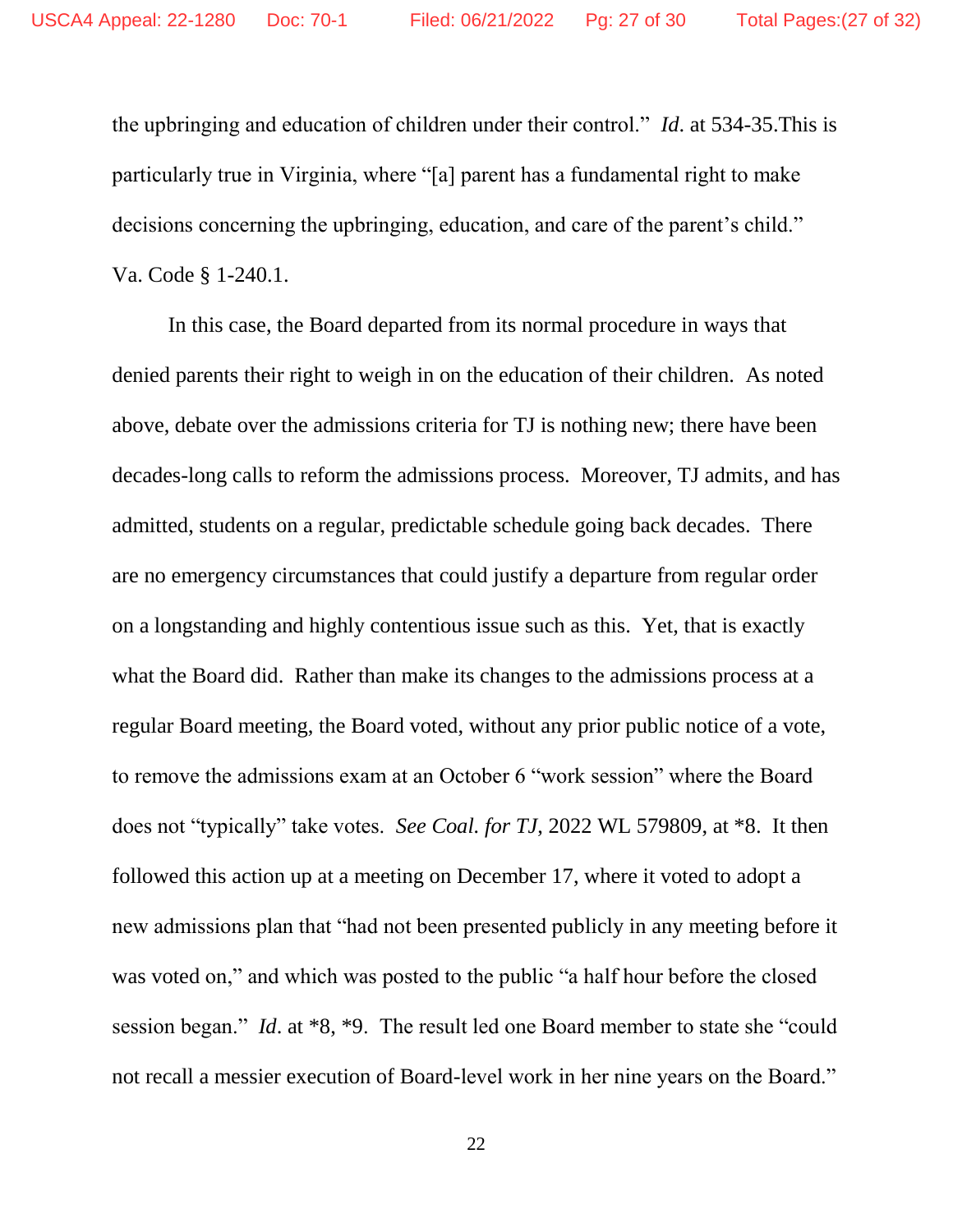*Id.* at \*9. This was not a normal procedure, and it operated to limit the ability of parents to determine available educational opportunities for their children.

### **CONCLUSION**

Our schools are at their best when they encourage all students to reach their full potential by striving towards excellence. This includes students who have historically been underserved or overlooked. But the solution cannot be leveling down, or deliberately holding students back based on race. For the foregoing reasons, this Court should affirm the district court's ruling granting summary judgment to the Plaintiff-Appellees.

Dated: June 21, 2022 Respectfully submitted,

/s/Gary M. Lawkowski Gary M. Lawkowski D.D.C. Bar ID: VA125 DHILLON LAW GROUP, INC. 2121 Eisenhower Avenue, Suite 402 Alexandria, Virginia 22314 Telephone: 703-965-0330 Facsimile: 415-520-6593 [GLawkowski@Dhillonlaw.com](mailto:GLawkowski@Dhillonlaw.com)

*Counsel of Record for Amici Curiae*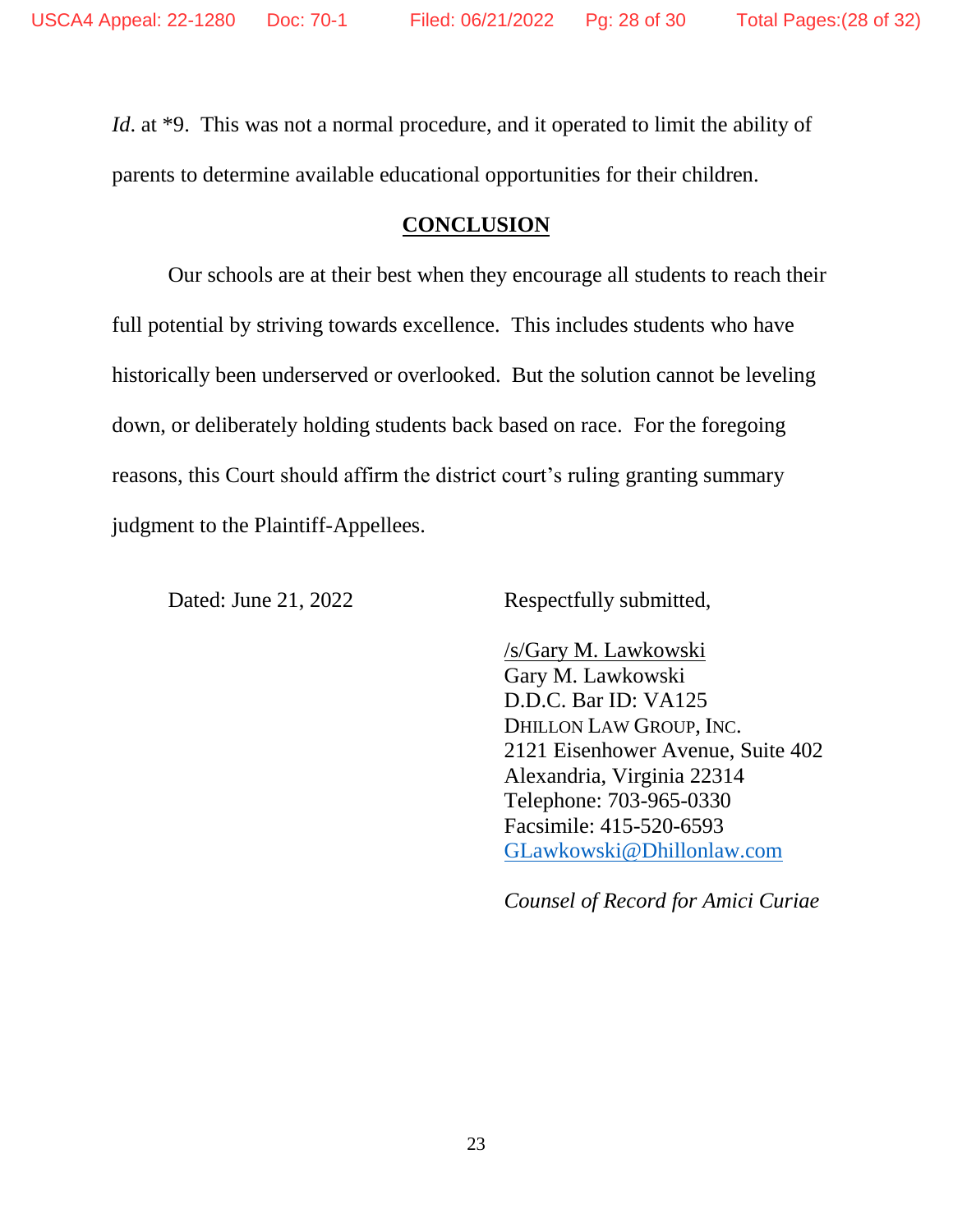## **RULE 32(g)(1) COMPLIANCE**

Consistent with Rule 32(g), I certify that the foregoing brief contains 4,949 words, in compliance with Federal Rule of Appellate Procedure 29(a)(4)(G), and that this brief complies with the type style requirements of Rule 32(a)(6), because it has been prepared in Microsoft Word using Times New Roman, 14-point font.

Dated: June 21, 2022

By: /s/Gary M. Lawkowski Gary M. Lawkowski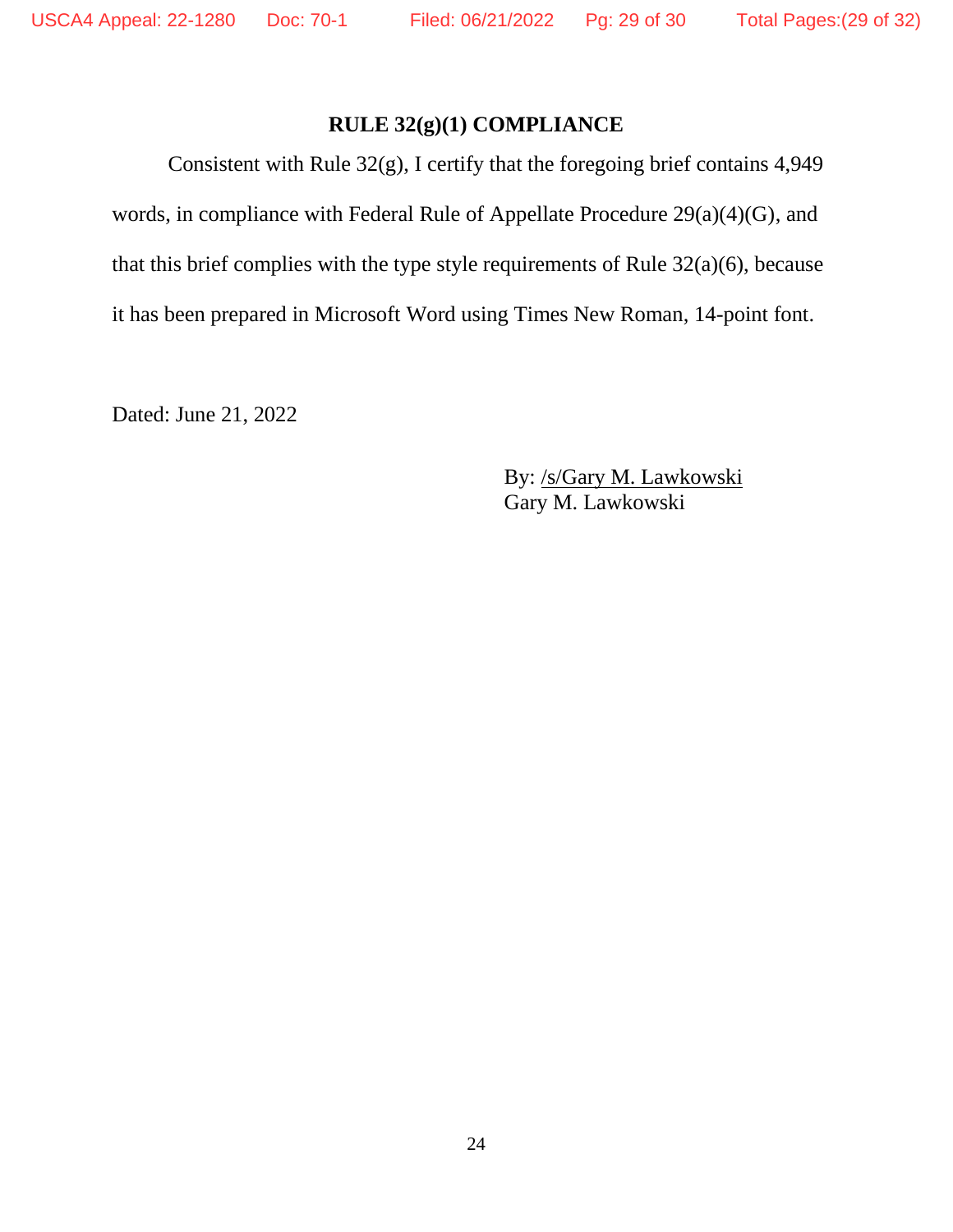## **CERTIFICATE OF SERVICE**

I hereby certify that I electronically filed a brief of *amicus curie* the American Hindu Coalition, the Chinese American Citizens Alliance – Greater New York, the Friends of Lowell Foundation, No Left Turn in Education, Parent Leaders for Accelerated Curriculum and Education NYC, the Richmond Jewish Coalition, United Against Antisemitism – Northern Virginia in Support of the Plaintiff-Appellee Coalition for TJ Seeking Affirmance with the Clerk of the Court for the United States Court of Appeals for the Fourth Circuit using the CM/ECF system, which will send a notification of such filing to all counsel of record in this action.

Dated: June 21, 2022

By: /s/Gary M. Lawkowski Gary M. Lawkowski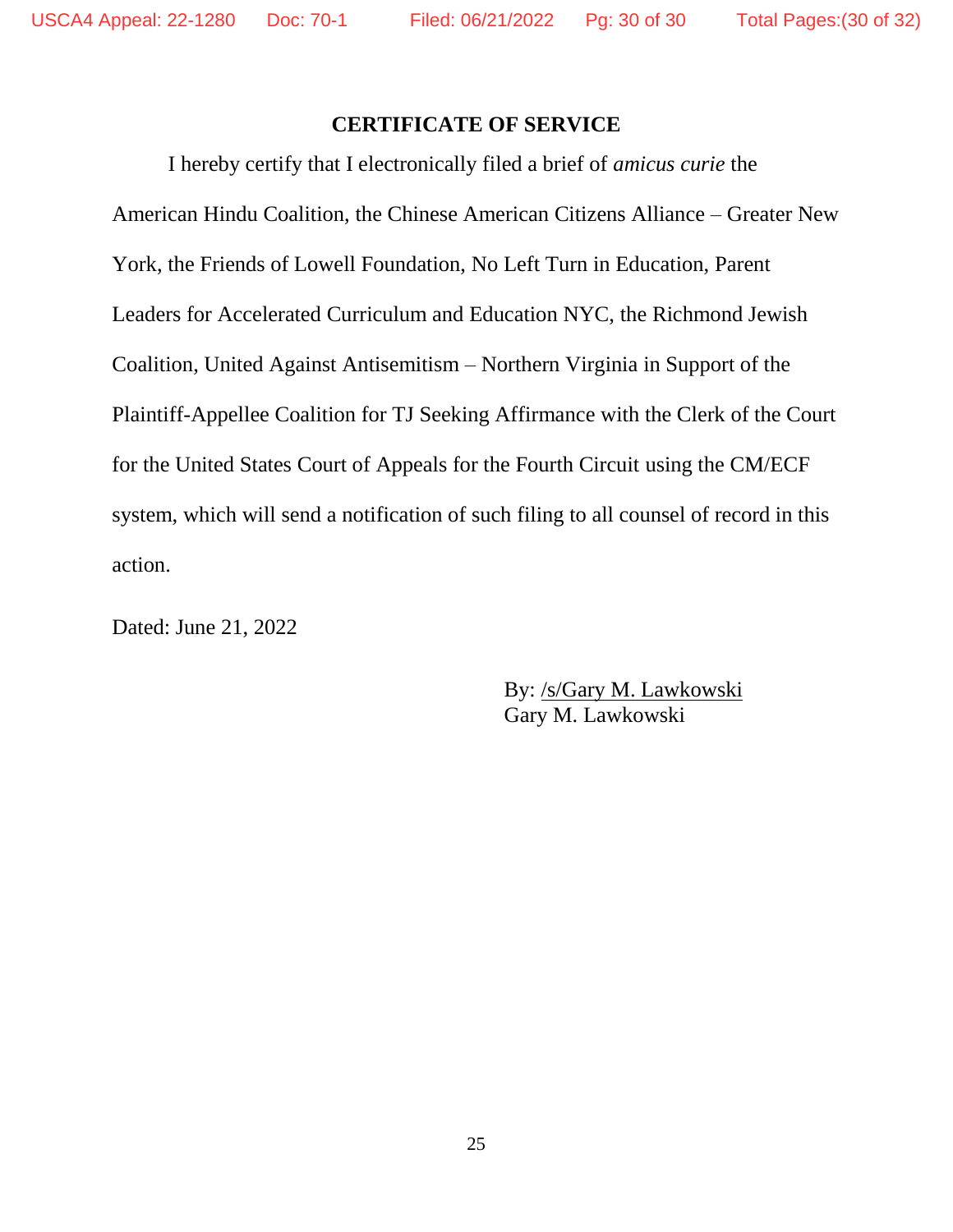#### UNITED STATES COURT OF APPEALS FOR THE FOURTH CIRCUIT **APPEARANCE OF COUNSEL FORM**

BAR ADMISSION & ECF REGISTRATION: If you have not been admitted to practice before the Fourth Circuit, you must complete and return an Application for Admission before filing this form. If you were admitted to practice under a different name than you are now using, you must include your former name when completing this form so that we can locate you on the attorney roll. Electronic filing by counsel is required in all Fourth Circuit cases. If you have not registered as a Fourth Circuit ECF Filer, please complete the required steps at Register for eFiling.

| THE CLERK WILL ENTER MY APPEARANCE IN APPEAL NO. 22-1280 | as                                                                                                                           |
|----------------------------------------------------------|------------------------------------------------------------------------------------------------------------------------------|
|                                                          | Retained Court-appointed(CJA) CJA associate Court-assigned(non-CJA) Federal Defender                                         |
| $\triangledown$ Pro Bono $\bigcap$ Government            |                                                                                                                              |
| COUNSEL FOR: Please see attached.                        |                                                                                                                              |
|                                                          | as the                                                                                                                       |
|                                                          | (party name)                                                                                                                 |
|                                                          | $\vert$ appellant(s) appellee(s) $\vert$ petitioner(s) respondent(s) amicus curiae intervenor(s) $\vert$<br>$ $ movant $(s)$ |
| /s/Gary M. Lawkowski<br>(signature)                      |                                                                                                                              |
| made through PACER's Manage My Account.                  | Please compare your information below with your information on PACER. Any updates or changes must be                         |
| Gary M. Lawkowski                                        | 703-965-0330                                                                                                                 |
| Name (printed or typed)                                  | <b>Voice Phone</b>                                                                                                           |
| <b>Dhillon Law Group</b>                                 |                                                                                                                              |
| Firm Name (if applicable)                                | <b>Fax Number</b>                                                                                                            |
| 2121 Eisenhower Ave., Suite 402                          |                                                                                                                              |
| Alexandria, VA 22314                                     | glawkowski@dhillonlaw.com                                                                                                    |
| <b>Address</b>                                           | E-mail address (print or type)                                                                                               |
|                                                          |                                                                                                                              |
|                                                          | <b>CERTIFICATE OF SERVICE</b> <i>(required for parties served outside CM/FCF)</i> : Logitify that this document was          |

by personal delivery; mail; third-party commercial carrier; or mail (with served on written consent) on the following persons at the addresses or email addresses shown:

Signature

Date